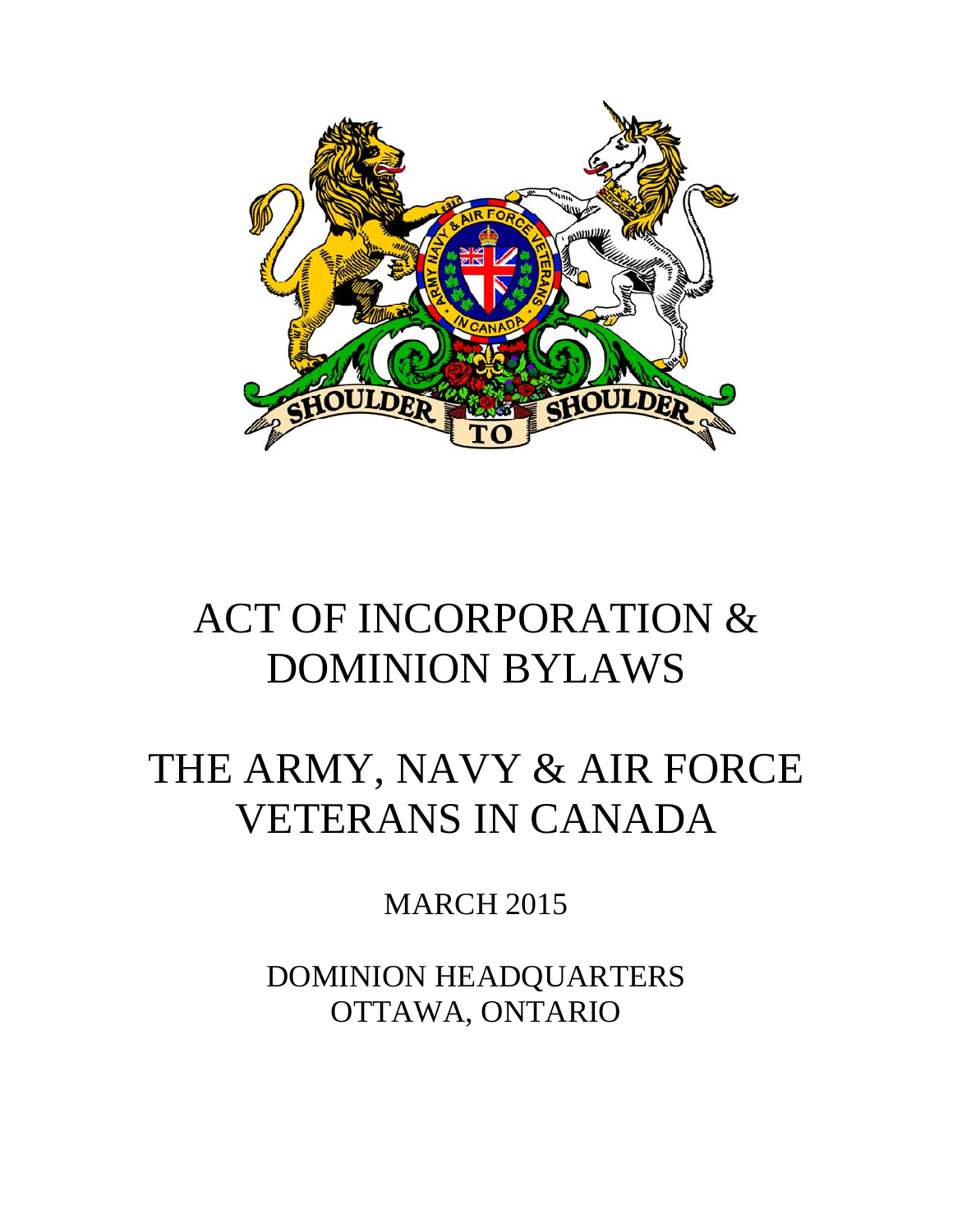# *The Army, Navy and Air Force Veterans in Canada Act of Incorporation & Dominion Bylaws*

# **TABLE OF CONTENTS**

| <b>ACT OF INCORPORATION</b>                                                                                                                                   |                                                                                                                                                                                                                                                                                                                                                                 | Page 5  |
|---------------------------------------------------------------------------------------------------------------------------------------------------------------|-----------------------------------------------------------------------------------------------------------------------------------------------------------------------------------------------------------------------------------------------------------------------------------------------------------------------------------------------------------------|---------|
| <b>DOMINION BYLAWS</b>                                                                                                                                        |                                                                                                                                                                                                                                                                                                                                                                 |         |
| <b>SECTION I</b>                                                                                                                                              |                                                                                                                                                                                                                                                                                                                                                                 |         |
| <b>GENERAL</b><br>1.1                                                                                                                                         | Interpretation                                                                                                                                                                                                                                                                                                                                                  | Page 9  |
| <b>ORGANIZATION</b>                                                                                                                                           | 1.2.1 Headquarters<br>1.2.2 Fiscal Year                                                                                                                                                                                                                                                                                                                         | Page 10 |
|                                                                                                                                                               | <b>ANNUAL GENERAL MEETING</b><br>1.3.1 Time and Place<br>1.3.2 Notice<br>1.3.3 Agenda<br>1.3.4 Quorum                                                                                                                                                                                                                                                           | Page 10 |
| <b>SECTION II</b><br><b>MEMBERSHIP</b><br>2.1<br>2.2<br>2.3<br>2.4<br>2.5<br>2.6<br>2.7<br>2.8<br>2.9<br>2.10<br>2.11<br>2.12<br>2.13<br>2.14<br>2.15<br>2.16 | General<br>Rank<br>Gender<br><b>Classes of Membership</b><br><b>Unit Members</b><br><b>Application Forms for Membership</b><br>Sponsor<br>Eligibility to Active Membership<br>Eligibility to Associate and Affiliate<br><b>Honorary Members</b><br><b>Life Members</b><br>Member at Large<br>Disqualification for Membership<br>Voting<br>Transfers<br>Visiting | Page 11 |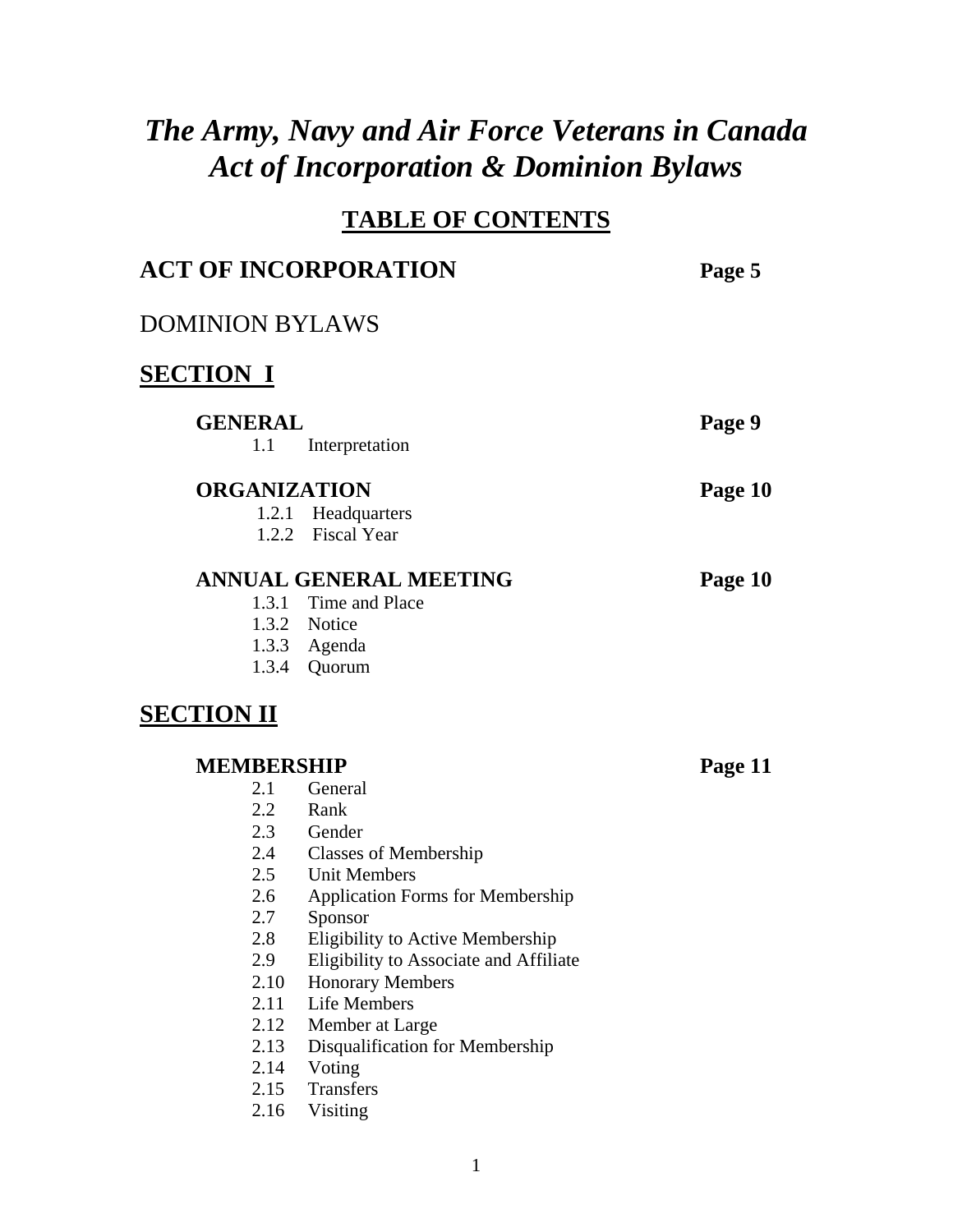# **SECTION III**

#### **HONOURS AND AWARDS Page 15**

- 3.1 Definitions
- 3.2 Honours
- 3.3 Awards
- 3.4 Ribbons
- 3.5 Continuance of Service

# **SECTION IV**

#### **DISCIPLINE, COMPLAINTS AND APPEALS Page 16**

- 4.1 Introduction
- 4.2 Complaints
- 4.3 Unit Hearing
- 4.4 Appeals
- 4.5 Suspension
- 4.6 Expulsion
- 4.7 Association Privileges
- 4.8 Surrendering of Membership Card
- 4.9 Reinstatement
- 4.10 Exception to the Rule
- 4.11 Powers at Convention
- 4.12 Appeals or Legal Action Beyond Association Structure

# **SECTION V**

#### **DOMINION COMMAND Page 19**

- 5.1 Board of Directors;
- 5.2 Executive Officers;
- 5.3 Honorary Officers
- 5.4 Duties of Executive Officers:
- 5.5 Powers and Obligations of the Board;

# **SECTION VI**

#### **PROVINCIAL COMMANDS** Page 22

- 6.1 Establishment
- 6.2 Powers and Obligations
- 6.3 Duties and Obligations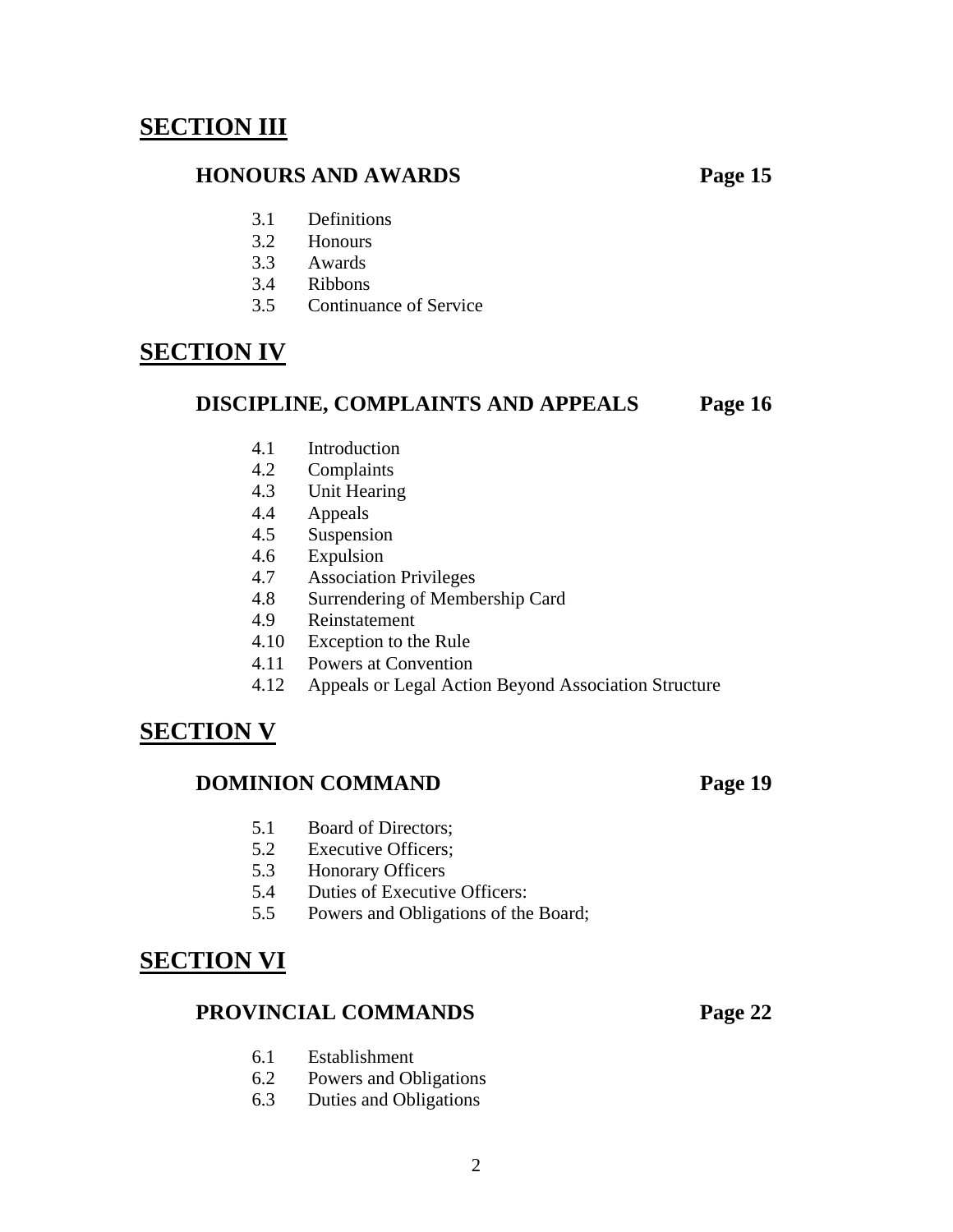- 6.4 Seal
- 6.5 Financial Reporting
- 6.6 Minutes

# **SECTION VII**

#### **UNITS Page 24**

- 7.1 Establishing a Unit
- 7.2 Charter
- 7.3 Withdrawal of Charter
- 7.4 Directing Body
- 7.5 Bylaws, Rules & Regulations
- 7.6 Charter Cancellation or Suspension
- 7.7 Officers of Suspended Unit
- 7.8 Financial Reporting<br>7.9 Seal
- Seal
- 7.10 Cadet Corps
- 7.11 Ladies Units

# **SECTION VIII**

### **LADIES AUXILIARIES Page 28**

#### 8.1 Authority

- 8.2 Charters
- 8.3 Identification
- 8.4 Responsibility
- 8.5 Powers and Obligations
- 8.6 Financial
- 8.7 Insignia and Badge
- 8.8 Dress

# **SECTION IX**

#### **DOMINION CONVENTIONS Page 30**

- 9.1 Supreme Governing Body
- 9.2 Representation
- 9.3 Proxies
- 9.4 Delegate & Proxies Lists
- 9.5 Command Delegate List
- 9.6 Award of Merit Holders
- 9.7 Order of Proceedings
- 9.8 Change of Venue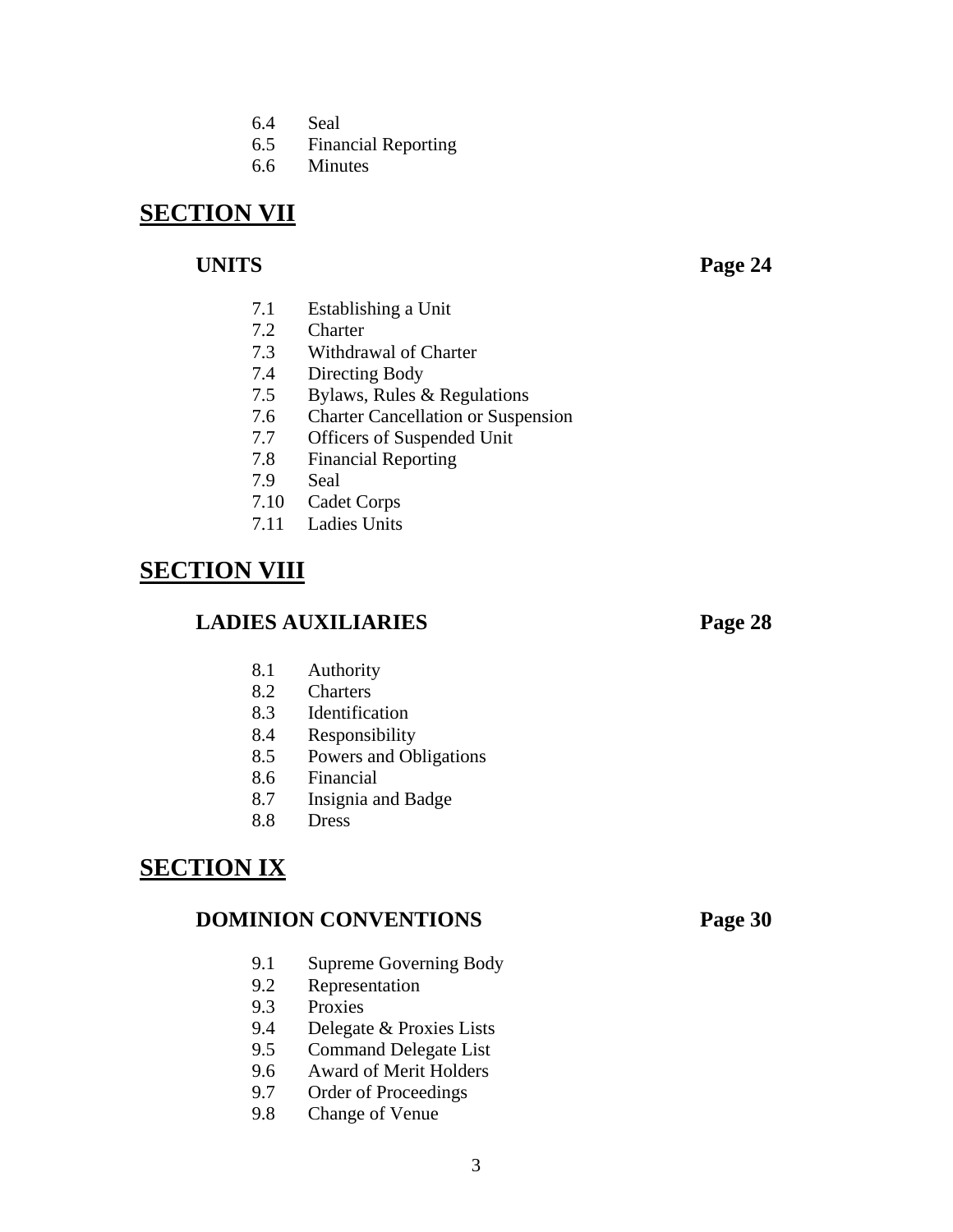- 9.9 Entitled to Attend and Vote
- 9.10 Notice of Date and Place
- 9.11 Standing Committees
- 9.12 Chaplain(s) Appointment
- 9.13 Quorum
- 9.14 Voting Procedure
- 9.15 Majority of Votes
- 9.16 Committee Appointments
- 9.17 Committee Members
- 9.18 Committee Chairperson and Rules
- 9.19 Resolution Referral
- 9.20 Resolutions
- 9.21 Temporary Suspension of the Constitution

# **SECTION X**

#### **PROVINCIAL CONVENTIONS Page 34**

- 10.1 Governing Body
- 10.2 Convention Timing
- 10.3 Minutes

# **SECTION XI**

#### **MEMBERSHIP FEES** Page 34

- 11.1 Per Capita Tax
- 11.2 Dominion/Provincial Split
- 11.3 Unit Returns
- 11.4 Provincial Command Returns
- 11.5 Failure to Comply
- 11.6 Changes to Per Capita Tax
- 11.7 Membership Lists
- 11.8 Unit Minimum Fee and Entrance Fees
- 11.9 Complimentary Membership
- 11.10 Member at Large Dues

# **SECTION XII**

.

#### **GENERAL PROVISIONS Page 36**

- 12.1 Uniform
- 12.2 Rituals
- 12.3 Matters of Procedures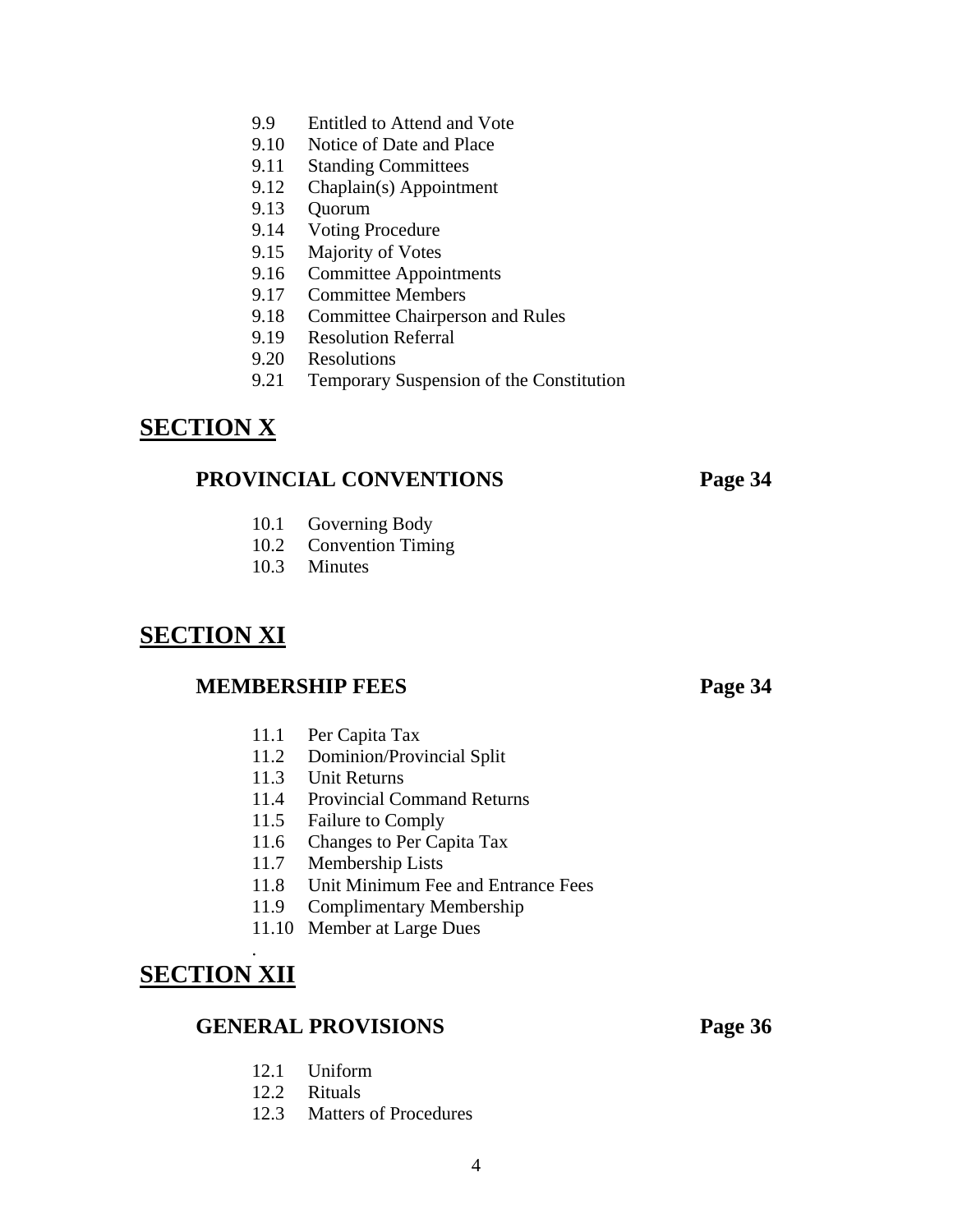# **ACT OF INCORPORATION**

# **7-8 George V Chapter 70**

*Assented to 20th September, 1917 and amended 16th June, 1920, 31st August 1946, 20th May, 1982.* 

Whereas the persons hereinafter named have by their petition prayed that it be enacted as hereinafter set forth, and it is expedient to grant the prayer of the said petition:

Therefore, His Majesty, by and with the advice and consent of the Senate and House of Commons of Canada, enacts as follows:-

- 1. Major-General John Hughes, Major-General Henry N. Ruttan, Captain Sir Hugh John Macdonald, Lieutenant-Colonel Sir Daniel Hunter McMillan, Judge David Marr Walker, Lieutenant-Colonel George Frederick Carruthers, J. Hilliard Leech, K.C., Major George F.R. Harris, Judge George Patterson, Lieutenant William Allen Shepard, William Johnston Tupper, K.C., Major Philip Edwards Prideaux, Captain Reginald Alton Tijon Alton, Edward W. Low, David J. Dyson, Bartholomew Murphy, Samuel Pearson, Samuel Simpson, and Joseph Henry Hammond, together with such other persons as become members of the Association hereby incorporated are hereby constituted a body corporate under the name of *"The Army, Navy and Air Force Veterans in Canada"*, hereinafter called *The Association*, but such change in name shall not in any way impair, alter or affect the rights or liabilities of the Association, nor in any way affect any suit of proceeding now pending, or judgement existing, either by, or in favour of, or against the Association, which, not withstanding such change in the name of the Association, may be prosecuted, continued, completed, and enforced as if this section had not been passed, and any suit or legal proceeding which might have been commenced or continued by or against the Association by its former name may be commenced or continued by or against it by its new name.
- 2. The purposes and objects of the Association shall be to:
	- (a) unite fraternally persons who have served in Her Majesty's armed forces or any auxiliary force thereof or in the armed forces or any auxiliary force of any nation allied to the British Commonwealth of Nations engaged in an active combat zone and persons who support the purposes and objects of the Association, which Association shall be a non-partisan and nonsectarian body for the purpose of good fellowship, mutual improvement and assistance, and patriotic endeavour and service to Canada and the British Commonwealth of Nations;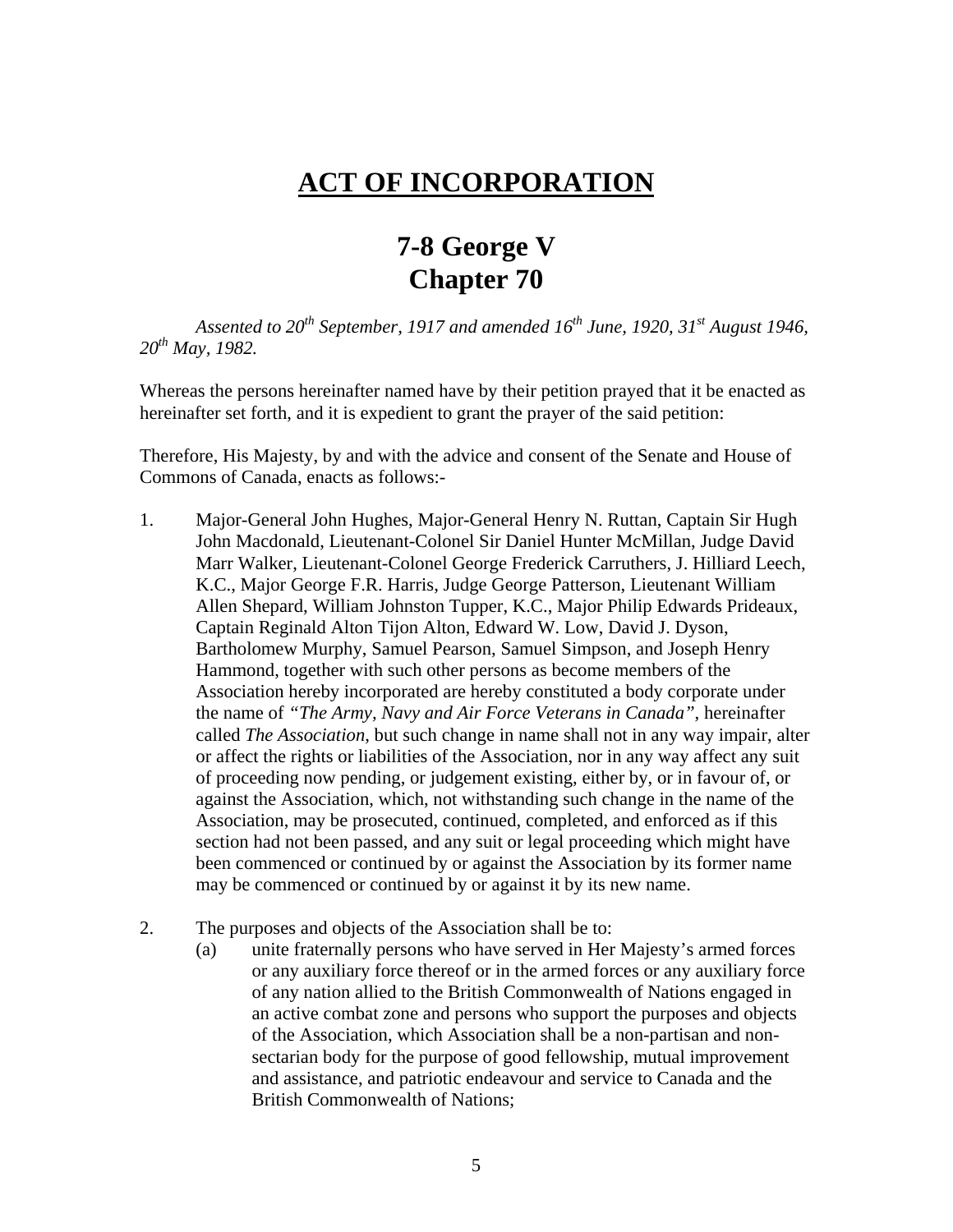- (b) increase the public influence of veterans by organization, by parades and by giving as an entity expression of opinion upon public questions affecting the rights of veterans or concerning the welfare of the whole or any part of the British Commonwealth of Nations;
- (c) stimulate the spirit of patriotism in Canada and promote closer unity and co-ordination within the British Commonwealth of Nations;
- (d) assist the British Commonwealth of Nations when occasion requires in enlisting recruits for Her Majesty's forces;
- (e) acquire, maintain and operate clubs, homes and meeting places for the benefit of veterans, and to furnish, stock, and equip the same with such furniture, furnishings, plant, animals, implements, equipment, appliances, libraries, and means of entertainment and amusement, as may be considered desirable by the Association;
- (f) acquire and maintain museums in connection with any premises of the Association for the interest, education, or benefit of its members;
- (g) levy upon its members, or upon bodies to whom it has granted charters as authorized herein, fees or assessments from time to time as may be required for the support of the Association and the carrying out of its objects; and to raise funds for the purpose of the Association by such means, with others, as providing entertainments, operating canteens and places of refreshment and amusement;
- (h) assist any of Her Majesty's naval, military or air forces on active service, by establishing, operating and maintaining canteens and establishments for the rest and comfort of and as meeting places for those composing such forces.
- 3. The Head Office of the Association shall be in such a place in Canada as may be determined by the Association at a convention.
- 4. The Association shall be governed and its affairs shall be managed by a board of directors to be chosen in such manner and number, from time to time, as may be determined by the by-laws of the Association.
- 5. (1) The Directors of the Association may, from time to time, make, repeal, amend or re-enact by-laws and rules, not contrary to law nor inconsistent with the provision of this Act, for:
	- (a) defining the terms and conditions of membership in the Association and the rights, duties and privileges of all classes of members;
	- (b) the administration, management and control of the property, business, and other affairs of the Association;
	- (c) the appointment, powers, duties, quorum, term of office and method of election of the directors.
	- (d) the appointment, designation, function, duties and remuneration of all officers, agents and servants of the Association;
	- (e) the appointment of committees and the designation of their duties;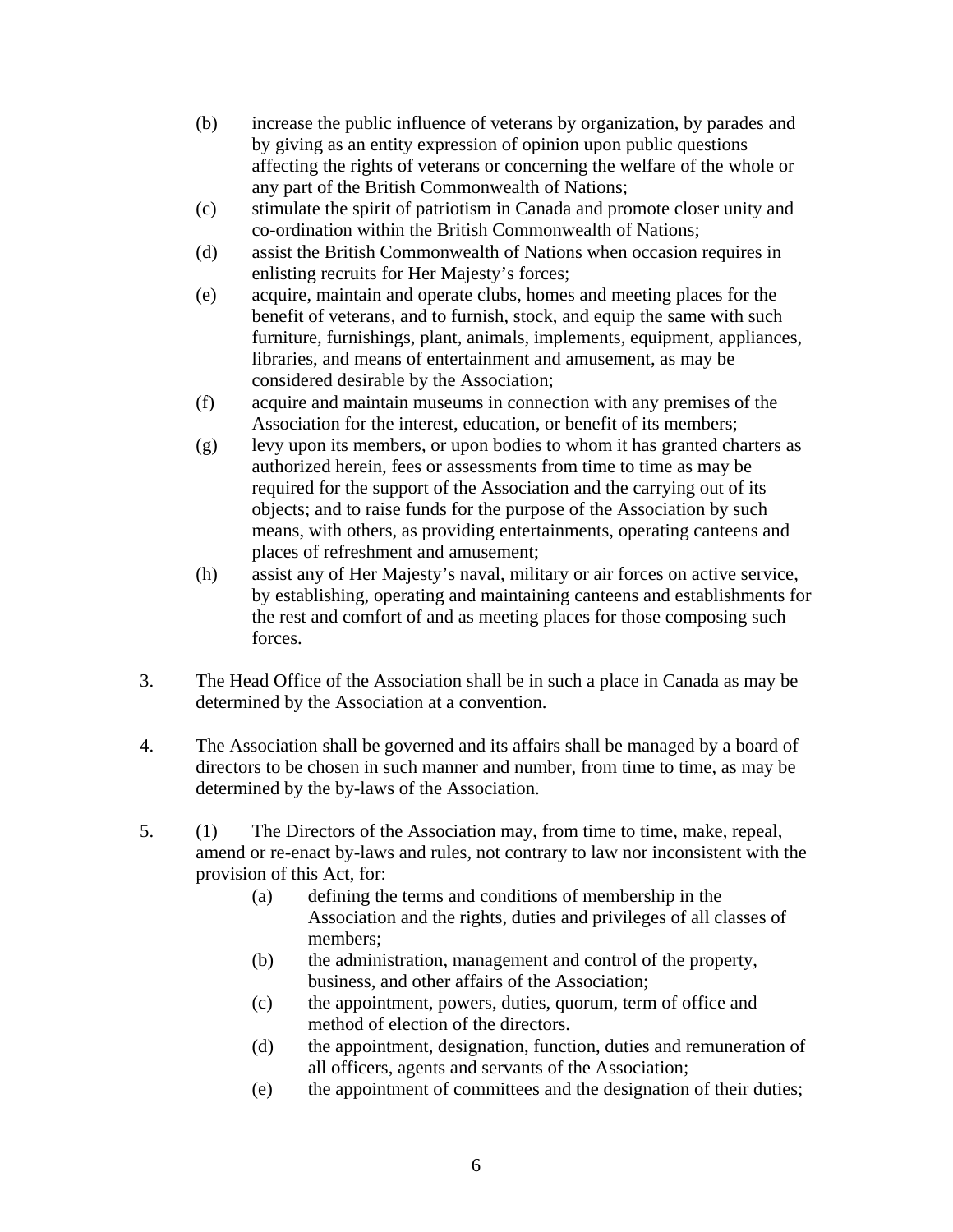- (f) the calling of meetings, annual or special, of the Association, and of meetings, periodical or special of the directors and of committees;
- (g) the fixing of the quorum necessary at, the procedure in all respects at or concerning, and all other requirements of, any meeting of the Association, or of its directors or committees;
- (h) generally, for carrying out the objects of the Association.

(2) Every such by-law, excepting by-laws made respecting officers, agents and servants of the Association, and every repeal, amendment or re-enactment thereof, unless in the meantime confirmed at a general meeting of the Association duly called for that purpose, shall only have force until the next annual meeting of the Association, and in default of confirmation thereat, shall, at and from that time, cease to have force.

6. (1) Subject to this Act, the Association may establish provincial commands, local units, and a ladies auxiliary to any local unit at such places in Canada, under such titles and designations and subject to such conditions as the Association may determine by by-Law.

(2) Local units within any province or other proposed area of jurisdiction may apply to the Association for a charter to establish a provincial command having jurisdiction over that province or area and, upon such charter being granted, every local unit in that province or area shall be under the jurisdiction and subject to the control of that provincial command for the furtherance of the purposes and objects of the Association.

(3) Every provincial command has such powers and duties as the Association may determine by by-law.

(4) Ladies auxiliaries to local units within any province or other area of jurisdiction may apply to the Association for a charter to establish a ladies auxiliary provincial command having jurisdiction over that province or area and upon such charter being granted, every ladies auxiliary in that province or area shall be under the jurisdiction and subject to the control of that ladies auxiliary provincial command and its local unit for the furtherance of the purposes and objects of the Association.

(5) Every ladies auxiliary provincial command has such powers and duties as the Association may determine by by-law.

(6) Every ladies auxiliary provincial command established pursuant to subsection (4) is under the jurisdiction of, and responsible to, the provincial command having jurisdiction over the province or area within which that ladies auxiliary provincial command is located.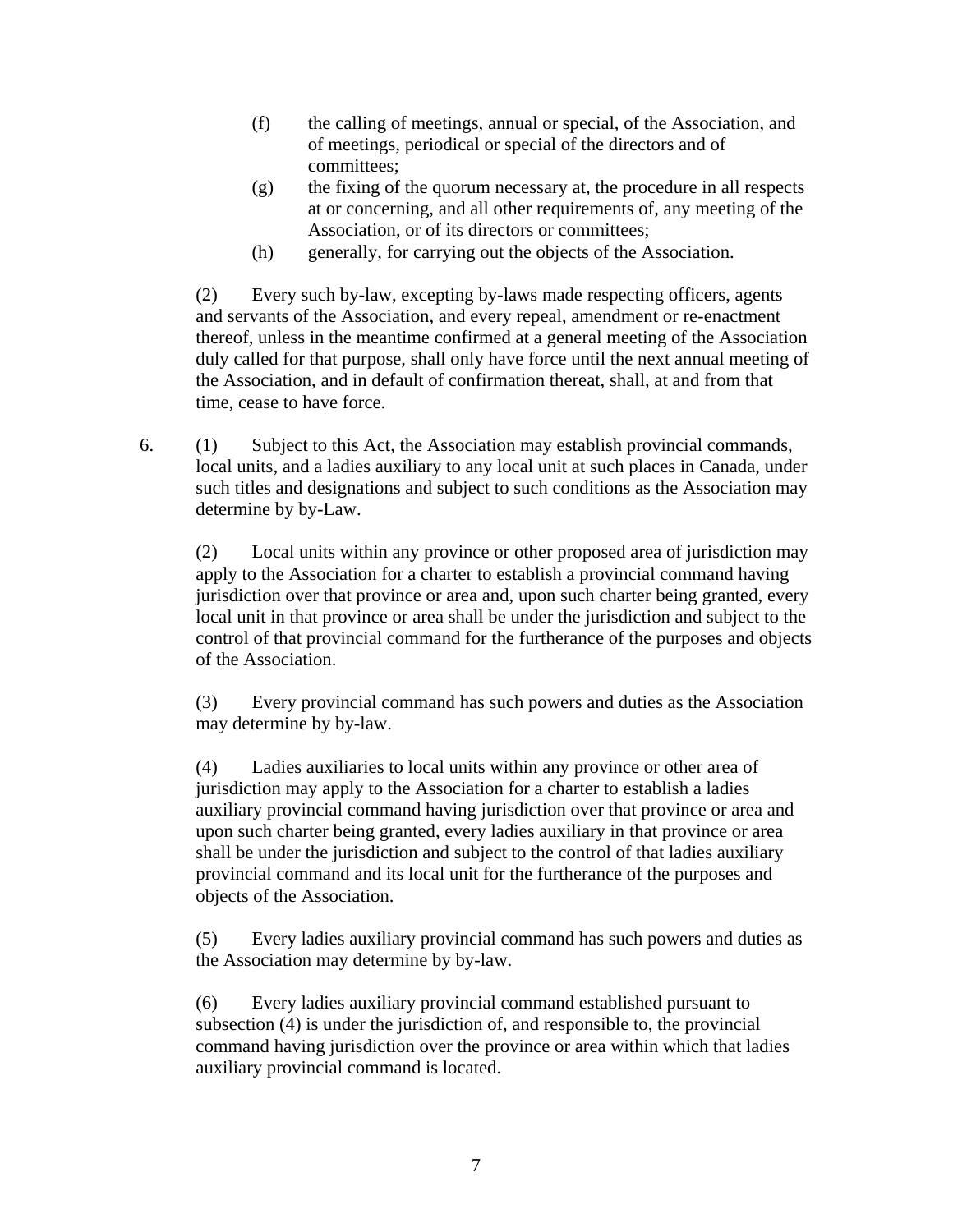(7) Except as may be provided by by-law of the Association, the Association has no rights in the assets, and is not liable for any debts or obligations, of any provincial command, local unit, or ladies auxiliary, and no provincial command, local unit, or ladies auxiliary has any rights in the assets, or is liable for any debts or obligations of the Association or any other provincial command, local unit, or ladies auxiliary.

- 7. The Association, any Provincial Command of the Association and any Local Unit of the Association may take, hold, possess and acquire by purchase, lease, exchange, donation, devise, bequest, endowment, or otherwise, real or immoveable property required for the actual use and occupation of the Association, any Provincial Command of the Association or any Unit of the Association, or necessary or requisite for carrying out the purposes and objects of the Association, of any Provincial Command of the Association or of any Unit of the Association, and may sell, mortgage, pledge, hypothecate or alienate such property in any manner whatsoever.
- 8. (1) If authorized by by-law, sanctioned by the vote of not less than two-thirds of the members present at any general meeting of the Association duly called for considering the by-law, the directors may, from time to time, as and when required for the objects of the Association:
	- (a) borrow money upon the credit of the Association;
	- (b) limit or increase the amount to be borrowed;
	- (c) make, accept, draw, endorse and execute bills of exchange, promissory notes and other negotiable instruments;
	- (d) issue bonds, debentures, or other securities of the Association for sums not less than one hundred dollars each, and pledge or sell the same for such sums and at such prices as may be expedient;
	- (e) hypothecate, mortgage, or pledge any real or personal property of the Association, to secure any money so borrowed for the objects of the Association, or any bonds, debentures or other securities so issued, pledged or sold;
	- (f) invest the funds of the Association is such a manner and upon such securities as are determined by the by-law.

(2) Nothing in this section shall be construed to authorize the Association to issue any note or bill payable to bearer thereof, or any promissory note intended to be circulated as money or as the note or bill of a bank, or to engage in business of banking or insurance.

- 9. The fifteen persons first named in section 1 of this Act, or a majority of them, shall have authority to call the first meeting of the Association at such time and place as they may agree upon and on such notice as they may consider sufficient for the purpose.
- 10. Whenever the French version of the said chapter, the word Veteran appears, there shall in every case be substituted the words *ancien combattant.*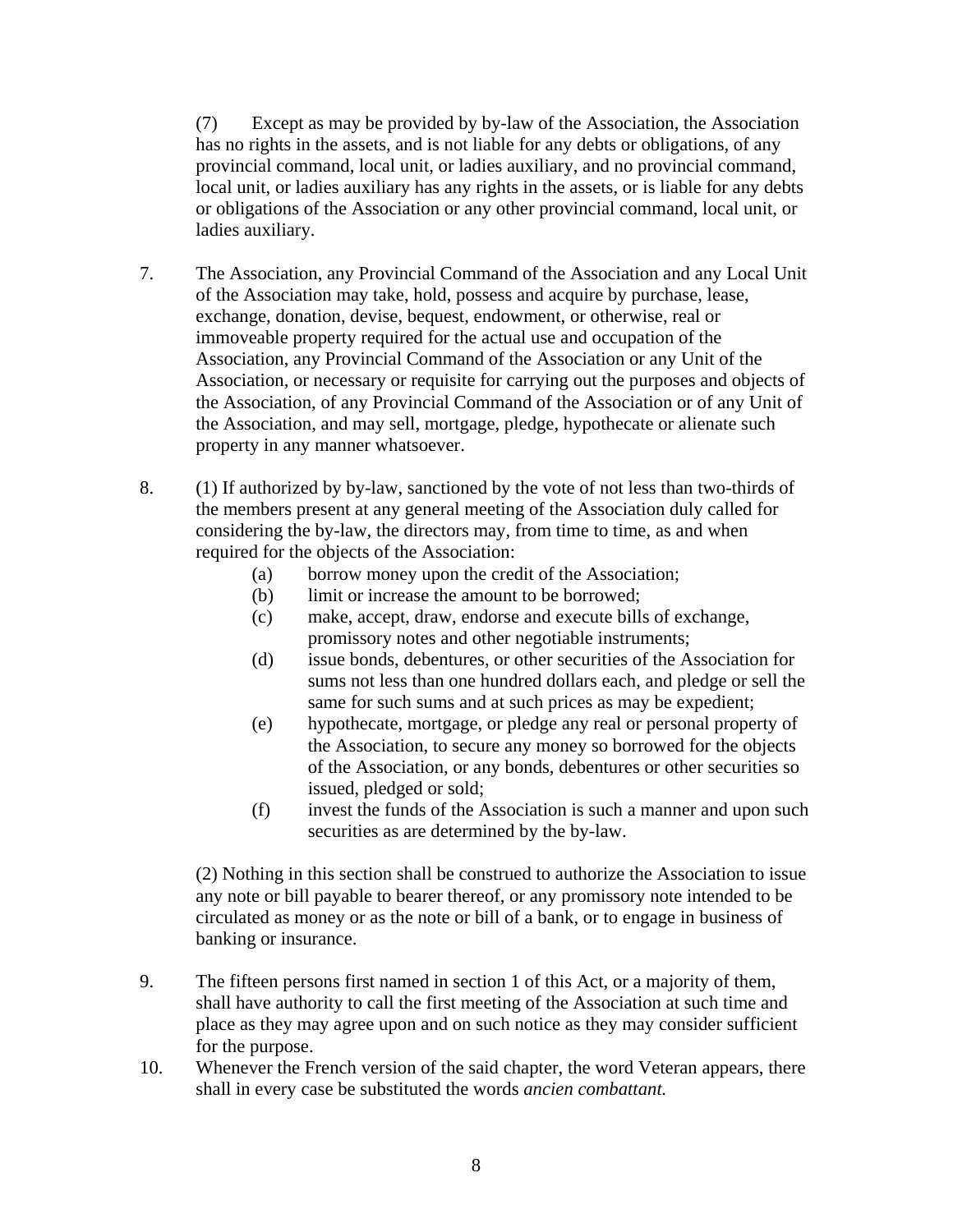# **THE ARMY, NAVY AND AIR FORCE VETERANS IN CANADA**

#### **DOMINION BYLAWS**

#### **SECTION I**

#### **GENERAL**

#### **1.1 INTERPRETATION:**

**TRANSLATION** - The Act of Incorporation, By-Laws, Rules and Constitution of this Association have been translated from English to French, and whenever a dispute or conflict arises in the interpretation or translation of any of the provisions thereof, the English version shall prevail.

**ASSOCIATION** - means The Army, Navy and Air Force Veterans in Canada. Abbreviated ANAVETS.

**BOARD** - means the directors and officers of the Dominion Command as elected, or otherwise provided for by the Association in Convention.

**CHARTER** – means the Charter granted to the Dominion Association by a Special Act of Parliament and the Charter as mentioned in these By-Laws is a Warrant of Constitution establishing a Provincial Command, a Unit, or Ladies Auxiliary, under the authority of this Special Act of Parliament.

**DOMINION COMMAND** – means the governing body of the Association and it executive officers.

**LADIES AUXILIARY** – means an auxiliary duly established by the Association and it executive officers.

**PROVINCIAL COMMAND** – means the executive body of a Provincial Association established under authority of the Association.

**UNIT** – means a local organized group or organization established by the Association as hereinafter provided and designated as a local unit in the Act of Incorporation.

**GOOD STANDING** – a member shall be in good standing when: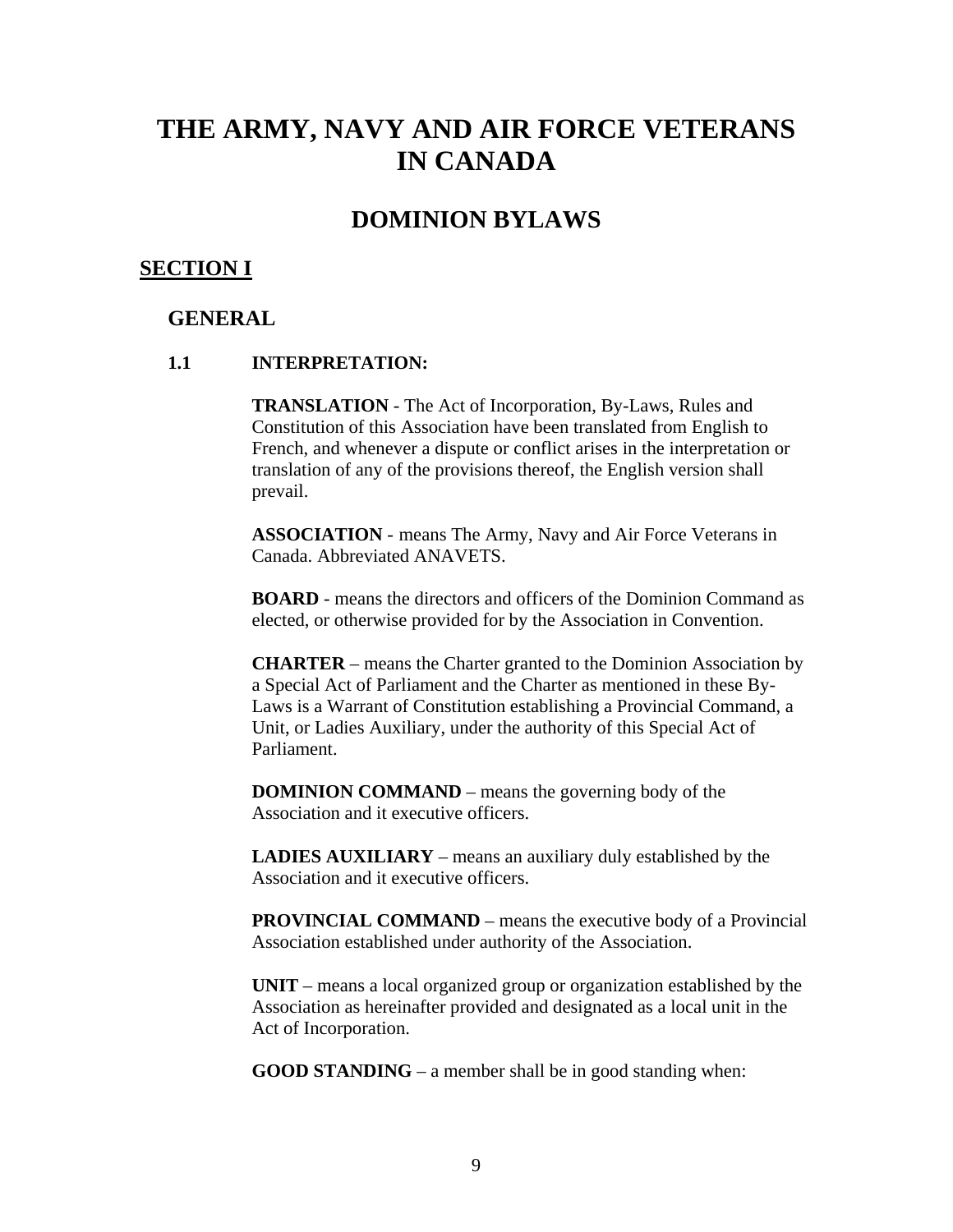- (i) His/her annual dues are fully paid up as of the  $31<sup>st</sup>$  of January of the current year.<sup>1</sup>
- (ii) He/she is not in default of financial indebtedness to the unit or the Association.
- (iii) His/her membership is not under suspension,

**EMPLOYEE** – means an employee from whom payroll deductions have been taken and/or is eligible to receive a T4 or T4A slip.

**RULES OF ORDER** – where these By-Laws, the Convention or the Board has not made any rule or order governing any particular proceedings, Robert's Rules of Order shall be the parliamentary guide.

**WORDS AND GENDER** – words importing the singular include the plural and vice versa; and words importing a male person include a female person.

**SEAL** - The seal means the official seal of the Association.

#### **1.2 ORGANIZATION**

#### **1.2.1 HEADQUARTERS**

The Association headquarters shall be located in such a place in Canada as may from time to time be determined by the Association at a Convention.

#### **1.2.2 FISCAL YEAR**

The fiscal year of the Association shall end on the  $31<sup>st</sup>$  of December in each year.

#### **1.3 ANNUAL GENERAL MEETING<sup>2</sup>**

#### **1.3.1 TIME AND PLACE**

**The Annual General Meeting will take place prior to 30 June of each year at a time and place determined by the Board of Directors.** 

#### **1.3.2 NOTICE**

**(i) Notice of the Annual General Meeting will be given to Units to post for members not more than 90 day prior and not less than 21 before the annual meeting.** 

**(ii) Notice of the meeting will include the time, date and location that the meeting will take place.** 

 $\overline{a}$ 

<sup>1</sup> Housekeeping change as per AGM, March 2015

<sup>2</sup> Amended by Resolution #29, October 2014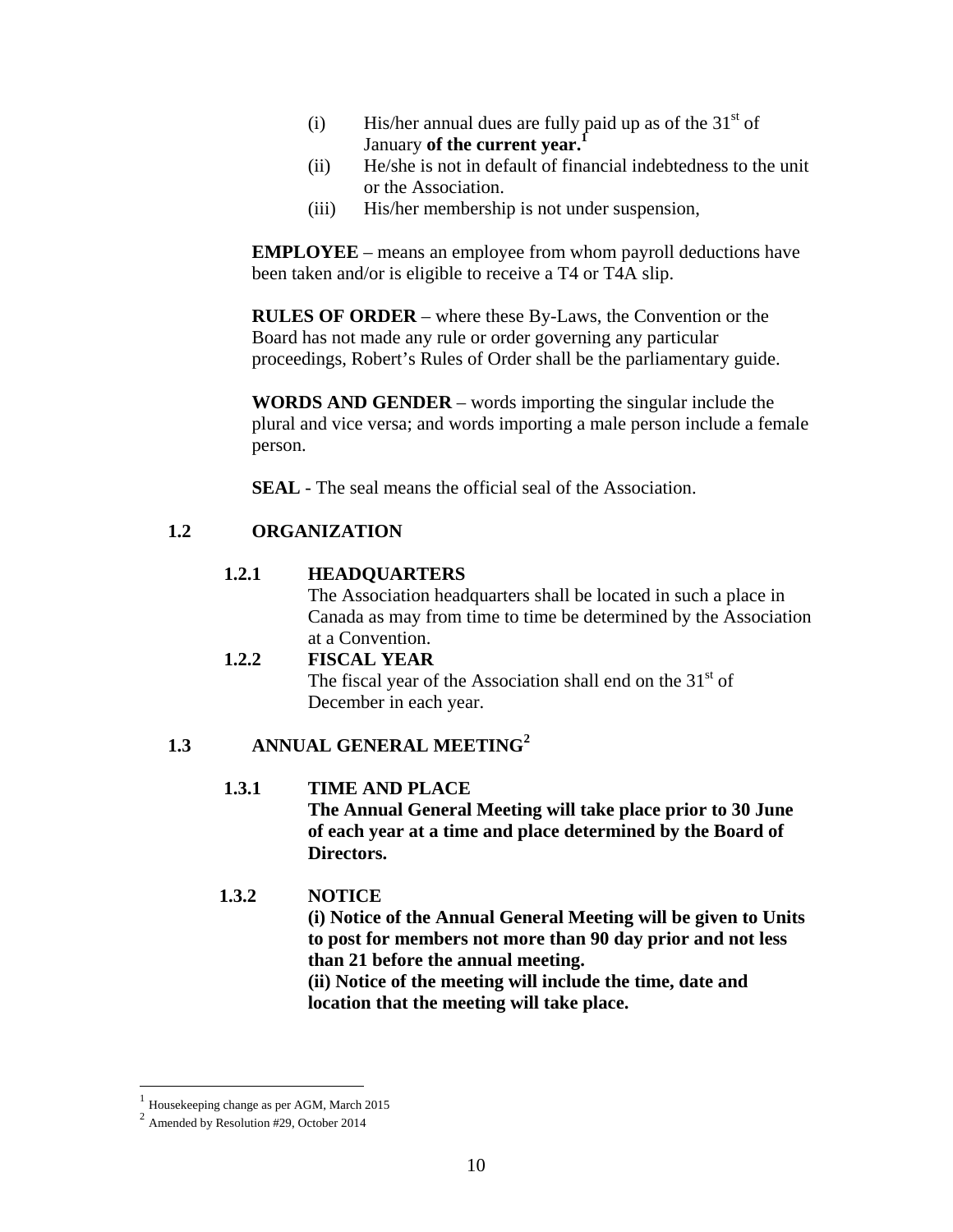- **1.3.3 AGENDA (i) At minimum the agenda of the meeting will include the presentation of the previous year's financial statements. (ii) Any member wishing to add agenda items to the meeting must make their submission in writing no later than 30 day prior to the meeting.** 
	- **1.3.4 QUORUM A quorum for the Annual General Meeting will be five (5) members of the Association.**

#### **SECTION II**

#### **MEMBERSHIP**

#### **2.1 MEMEBERSHIP**

Membership in the Association shall be by unit membership or in areas where no unit exists by member at large membership. National honorary membership may be awarded by or on approval of Dominion Command, as the Association may see fit, from time to time, to confer.

#### **2.2 RANK**

No member of the association shall be entitled to rank or precedence over any other member by reason of having held, at any time rank, command, appointment or commission.

#### **2.3 GENDER**

Membership shall not be restricted by gender other than in the ladies auxiliary.

#### **2.4 CLASSES OF MEMBERSHIP**

There shall be six classes of membership:

- (a) Active;
- (b) Affiliate;
- (c) Associate;
- (d) Honorary;
- (e) Life; and
- (f) Member at Large

#### **2.5 UNIT MEMBERSHIP**

All members in good standing of each unit shall be members of the Association.

#### **2.6 APPLICATION FORMS FOR MEMBERSHIP**

All applications for membership shall be on forms supplied by the Dominion Command, or copies thereof, and shall contain the particulars of the applicant's service, if applicable, or civilian occupation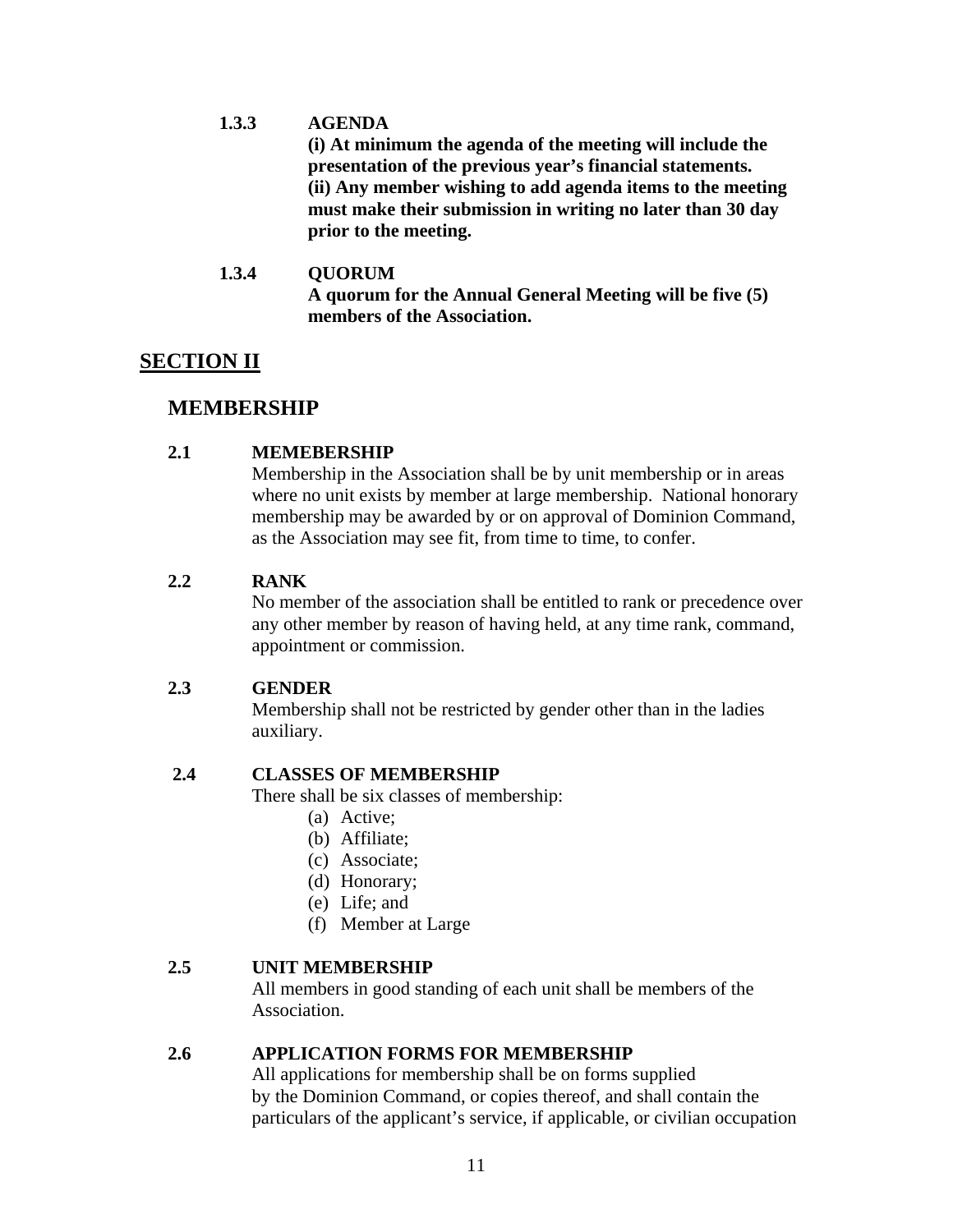and a statement that, as an obligation before admission, the applicant be required to agree to the Aims and Objects of the Association and take the Canadian Oath of Allegiance.

#### **2.7 SPONSOR**

New members shall be sponsored by two (2) members in good standing. All applications must be signed by the sponsors and retained on file by the unit. No sponsors are required for members at large.

#### **2.8 ACTIVE MEMBERSHIP**

A candidate for active membership, to qualify, must be of good character, and must:

- **2.8.1** Hold or be entitled to receive a medal for Active Service overseas in Her Majesty's Forces, the Merchant Navy, or the Canadian Corp of Firefighters, or:
- **2.8.2** Have volunteered for general service in some branch of Her Majesty's Armed Forces and have been honourably discharged or released there from, or:
- **2.8.3** Hold of be entitled to receive a medal for Active Service with any forces allied to Her Majesty's Forces, or:
- **2.8.4** Have at least one (1) year service with the Canadian Armed Forces or the Royal Canadian Mounted Police, or be in possession of an honourable discharge or release there from, or:
- **2.8.5** Upon production of a certificate that basic training has been completed and have had no less than one (1) year's service in the Reserve Forces or other Auxiliary Forces of the British Commonwealth of Nations, or any Forces formerly allied to Her Majesty's Forces,
- **2.8.6** Any members of the Army, Navy or Air Force Cadets who have completed three (3) years of consecutive service immediately prior to reaching the age of majority be granted active membership in the Association.
- **2.8.7** Have had a minimum of one (1) year's service in the Armed Forces of any country, which is a member of NATO and upon proof of such service.
- **2.8.8** Have had a minimum of two (2) years of service as a police officer, peace officer, firefighter or correctional officer and upon proof of such service.
- **2.8.9** Have a minimum of two (2) years of service in one of the following organizations.
	- i) Customs and Immigration Personnel
	- ii) Canada Coast Guard
	- iii) Department of Fisheries Personnel
	- iv) Department of Lands and Forest Personnel
	- v) Emergency Medical Technicians
	- vi) Canadian Corps of Commissionaires

#### **2.9 ASSOCIATE AND AFFILIATE MEMBERSHIP**

A desirable person who does not qualify for active membership.

**2.9.1 ASSOCIATE MEMBER:** To be limited in number as provided for in individual unit by-laws at the discretion of such unit, but in no case to be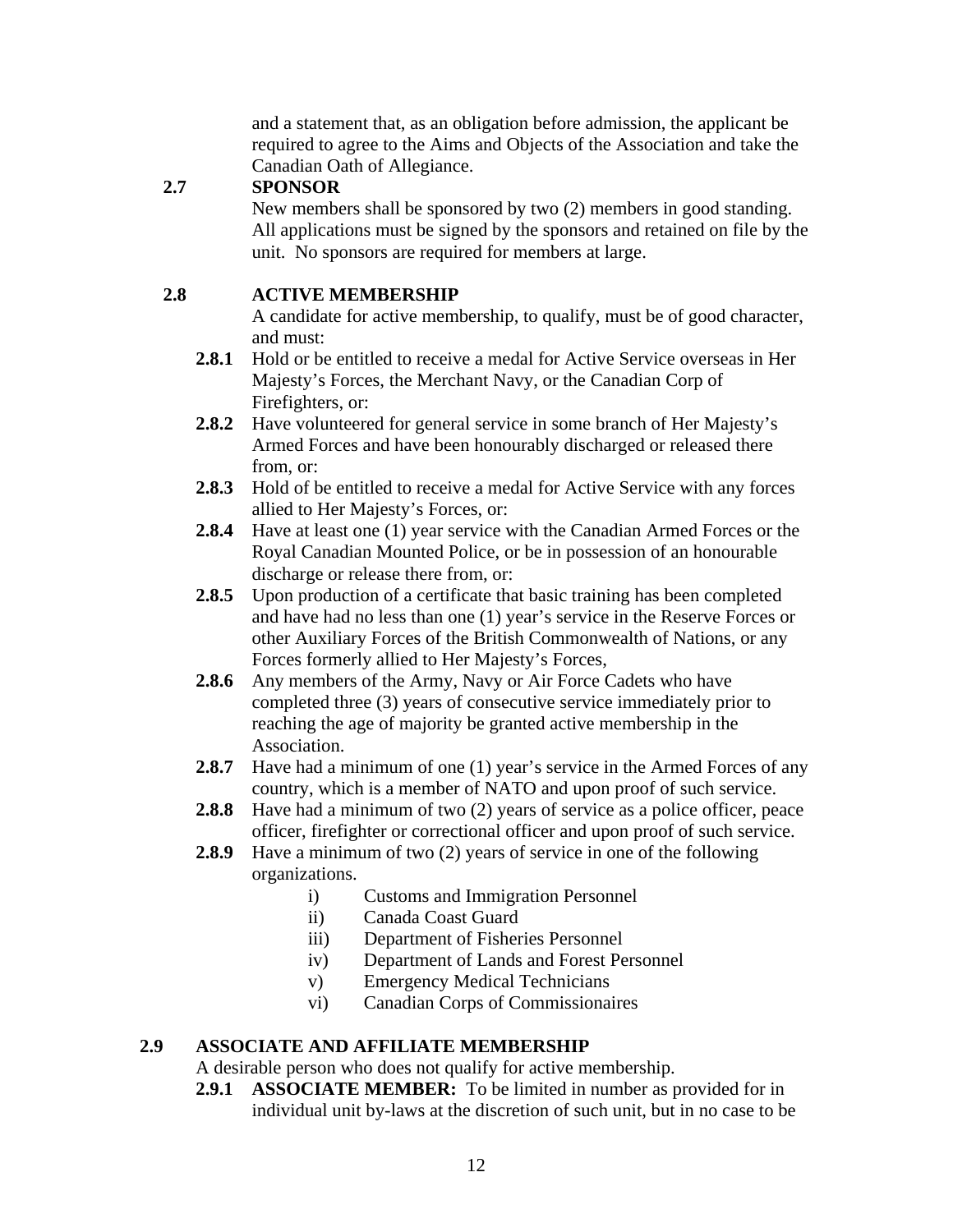sufficiently numerous to interfere with the full exercise of the privileges of membership in the unit and enjoyment of the unit's clubroom by active members.

> (i) This member is eligible to attend unit meetings with the right to vote and serve on committees.

(ii) This member may not serve on the unit executive or attend conventions as a delegate.

- **2.9.3.1 AFFILIATE MEMBER**: Any associate who renews his/her membership after the second consecutive year (24 months) may be given affiliate status with the same rights and privileges as an active member.
- **2.9.3.2** Any affiliate member that takes out a second Association membership in another unit will retain their affiliate classification of membership.

#### **2.10 HONORARY MEMBERSHIP 2.10.1 HONOURARY MEMBERS**

To be limited to those (not otherwise qualified) who by reason of their interest in and service to Veterans and their families and the work of the Association generally deserve such honour, and to be allowed admittance at all times, upon approval of the Provincial or Dominion Command. Notwithstanding the above, any unit may elect some outstanding citizen to be Honorary President.

#### **2.11 LIFE MEMBERS**:

In consideration of outstanding service, a unit may recommend for Life Membership, an active member or affiliate member who has been in good standing in the Association for a period of not less than fifteen (15) consecutive years from the date of initiation. Such recommendations must be supported by a written citation indicating therein such "outstanding service", dates, times, places and deeds, and shall be subject to the approval of both the Provincial and Dominion Commands. The provisions of this section shall apply to Life Memberships heretofore granted by the units. In exceptional circumstances such as terminal illness, Life Membership may be recommended for a member with ten  $(10)$  years + one day of service.

**2.11.1** A payment as determined by the Dominion Board of Directors shall be payable to the Dominion Command to cover final Per Capita Tax payment, cost of medal, pin, card and scroll and shall be invoiced to the applicable unit to include shipping and handling costs. When approved, such membership dues and per capita tax and assessments of such Life Member shall be deemed to be paid up for life.

#### **2.12 MEMBER AT LARGE**

- **2.12.1** Eligibility shall be the same as for active or associate memberships, except no sponsors are required.
- **2.12.2** Applicants normally must reside in a community where no unit exists. Dominion Command shall administer and maintain application records and award long service pins.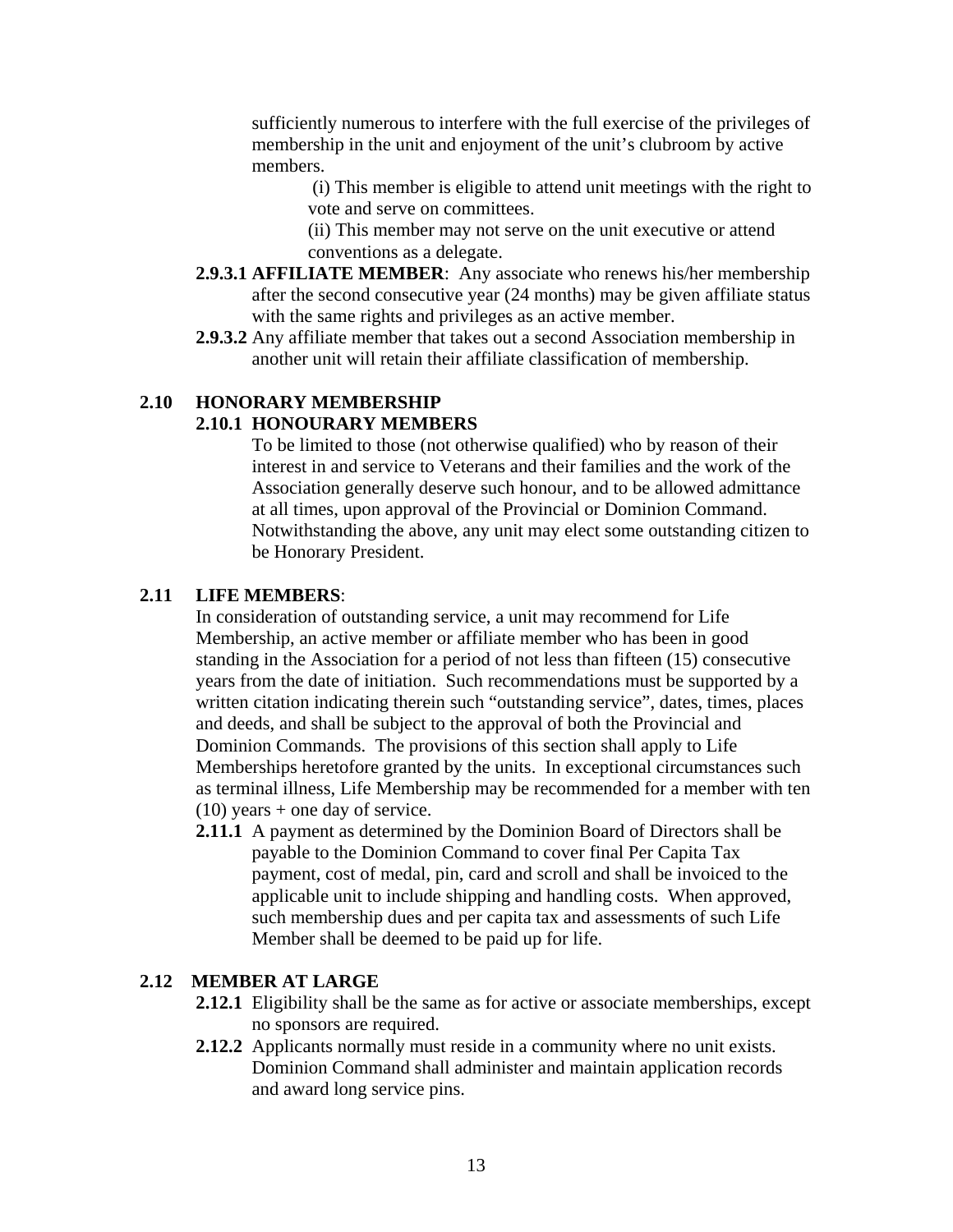- **2.12.3** Applications shall be on Association forms as issued by Dominion Command.
- **2.12.4** When a member at large relocates to a center where a unit exists he shall be requested to transfer membership to that unit.

#### **2.13 DISQUALIFICATION FOR MEMBERSHIP**

- **2.13.1** No one who has been dismissed from any service for misconduct, shall be deemed qualified for membership in any unit,
- **2.13.2** No avowed anarchist or other person, who advocates the overthrow of organized government by force, shall be permitted to become or remain a member.

#### **2.14 VOTING PRIVILEGES:**

- **2.14.1** None but active, affiliate and associate members shall vote on any matter at any meeting,
- **2.14.2** Only active or affiliate members shall be elected a delegate to Convention or hold office.

#### **2.15 TRANSFERS**

- **2.15.1** Members of this Association in good standing, may apply for a transfer to the secretary of their current unit. The secretary of their unit (losing unit), upon such request, shall forward to the secretary of the gaining unit the original application form of the member so transferring, and shall state any office or employment to which they may have held in the unit. Agreement in writing to the transfer of these members must be obtained from the gaining unit.
- **2.15.2** Members at large when relocating to a center where a unit exists will be requested to transfer membership to that unit.
- **2.15.3** In certain cases upon application, Dominion Command may approve a transfer from unit member to member at large.

#### **2.16 VISITING**:

- **2.16.1** Members in good standing, upon production of a current membership card, shall be entitled to all rights and privileges of membership in any unit at which they may be a visitor, other than voice and voting rights.
- **2.16.2** No member shall be entitled to exercise continuous visitor's privileges at any one point for a period exceeding three (3) months.
- **2.16.3** Any member at large exercising visitor privileges at any one unit exceeding three (3) months shall be requested to transfer his/her membership to that unit or his/her visiting privileges may be revoked.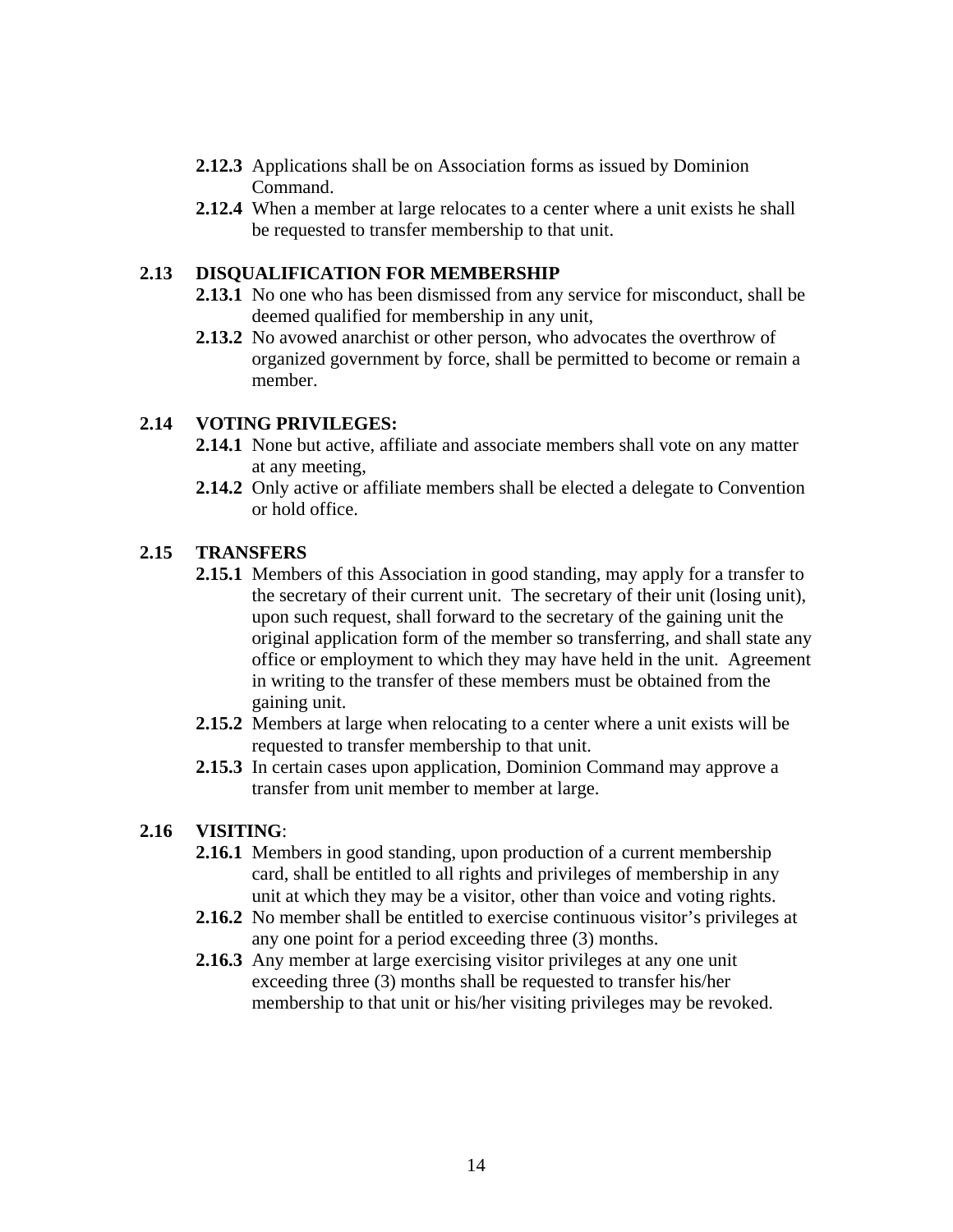# **SECTION III**

#### **HONOURS AND AWARDS**

#### **3.1 DEFINITIONS**

The decorations of the Association shall be the honours and awards bestowed on its members by the Association. They shall be as follows:

- **3.1.1** HONOURS Honours are presented to a member in recognition of exemplary service to the Unit, Command, and/or Dominion Command within the Association, and/or within the community; and
- **3.1.2** AWARDS Awards are presented to a member in recognition of holding the office of a President of a Unit, Command, or Dominion Command or in recognition of long service as a member.

#### **3.2 HONOURS**

- **3.2.1** Award of Merit The highest award the Association can bestow upon its members. The award of merit is presented to an active or affiliate member for outstanding, distinguished, and extraordinary service to the Association. The award of merit is usually presented at the biennial dominion convention.
- **3.2.2** Order for Service The order for service is presented to active or affiliate members for distinguished, and extraordinary service to the Association within the Unit, Command or Dominion Command or the community. The order for service is usually presented at a command convention.
- **3.2.3** Life Membership The life membership is presented to an active or affiliate member for distinguished or extraordinary service to the Unit, Command or Dominion Command. The life membership is usually presented at a command convention or at a unit function.
- **3.2.4** The sequence of bestowing the honours of the Association shall be: Life Membership, the Order for Service, and finally, the Association's highest honour, the Award of Merit.
- **3.2.5** Appreciation A certificate of appreciation may be awarded by Commands, Units or the Ladies Auxiliary to any member or to persons within or outside the Association who have contributed time and energy assisting with command, unit or auxiliary programs. Certificates of appreciation can be purchased by themselves or with an appreciation medal. Subsequent appreciation awards will be denoted by a maple leaf clasp.

#### **3.3 AWARDS**

**3.3.1** Past President's Medal – Awarded to a Past President of Dominion Command, a Provincial Command, or a Unit, in recognition of service as president;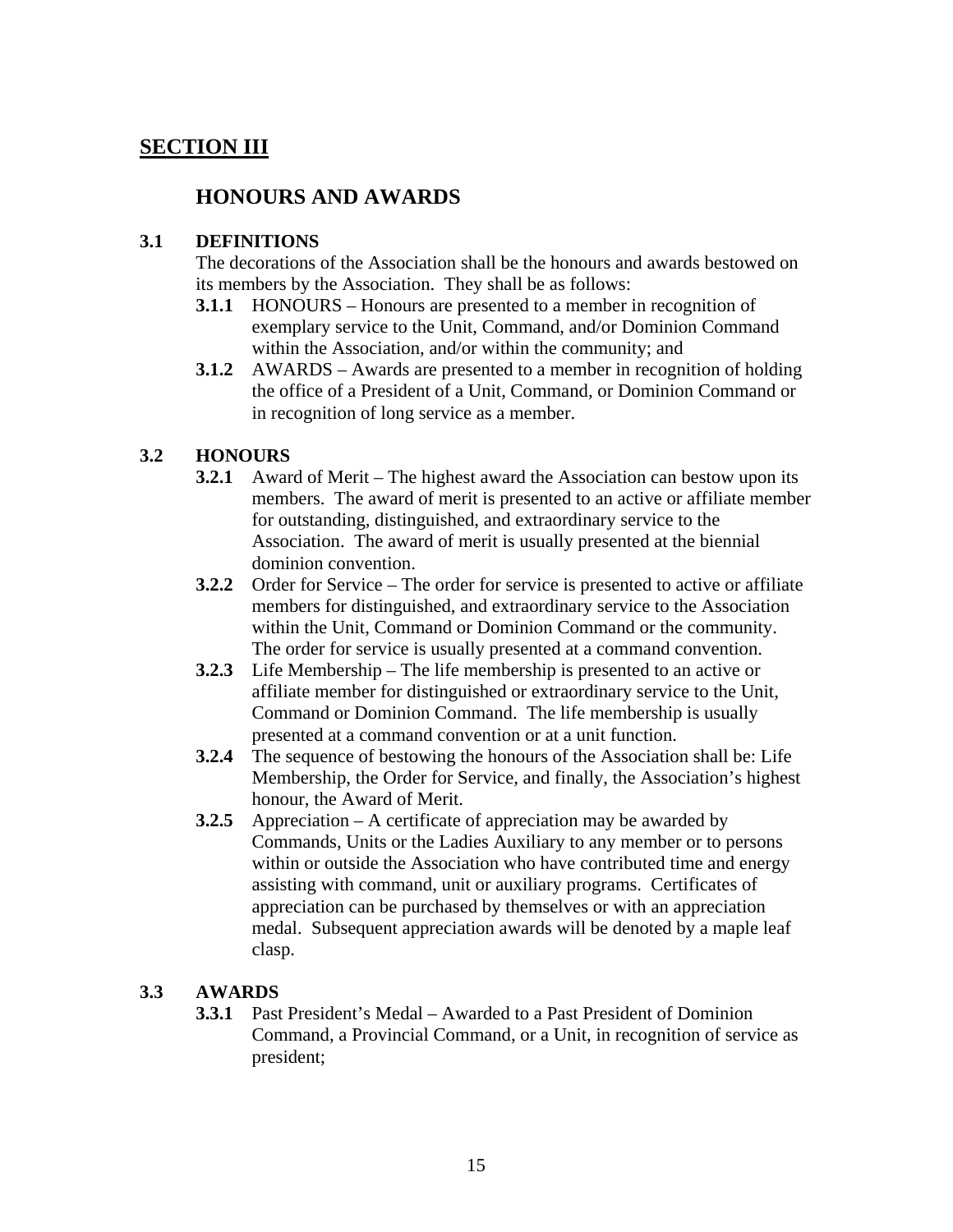- **3.3.2** Past President's Pin Awarded to a Past President of a Provincial Command, or Unit Ladies Auxiliary in recognition of service as a president of a ladies auxiliary;
- **3.3.3** Maple Leaf Clasp Awarded to a past president who serves a second or subsequent term;
- **3.3.4** 2<sup>nd</sup> Term Pin Awarded to a past president of a ladies auxiliary who served a second or subsequent term; and
- **3.3.5** Long Service Awards Long service lapel pins are awarded to members and members of a ladies auxiliary, in good standing, for long service commencing with five (5) years of service, and in increments of five (5) years thereafter, in continuous good standing.

#### **3.4 RIBBONS**:

The ribbons of the Association shall be such as prescribed by, and shall be worn as directed by, the Board of Directors.

#### **3.5 CONTINUANCE OF SERVICE:**

Any ladies auxiliary member who joins the parent unit can use their years of service within the ladies auxiliary for an award if the unit so wishes.

#### **SECTION IV**

#### **DISCIPLINE, COMPLAINTS AND APPEALS3**

**(in conjunction with the Dominion Command Guide to Disciplinary Procedures)** 

#### **4.1 INTRODUCTION**

- **4.1.1 Formal disciplinary procedures represent serious circumstances and are to be applied only after due consideration and with full knowledge of the procedures.**
- **4.1.2 The disciplinary process begins when a member is accused of committing an act that is contrary to ANAVETS rules and regulations. This causes a complaint to be registered against that member.**
- **4.1.3 Punishments that can be administered to ANAVETS members are: 4.1.3.1 A verbal or written warning. Usually applied by the Unit President.**

 **4.1.3.2 Suspension of membership privileges.** 

- **4.1.3.3 Expulsion.**
- **4.1.4 The disciplinary process must be fair and be seen to be fair. Bias or denial of natural justice must not occur. No member shall be expelled or suspended unless notice has been given to the member and a Unit Hearing has been held whereby the accused has an opportunity to be heard.**

#### **4.2 COMPLAINTS Any complaint laid against a member shall be in writing, signed by the**

 $\overline{a}$ 

<sup>3</sup> Amended by Supplementary Resolution #1, October 2014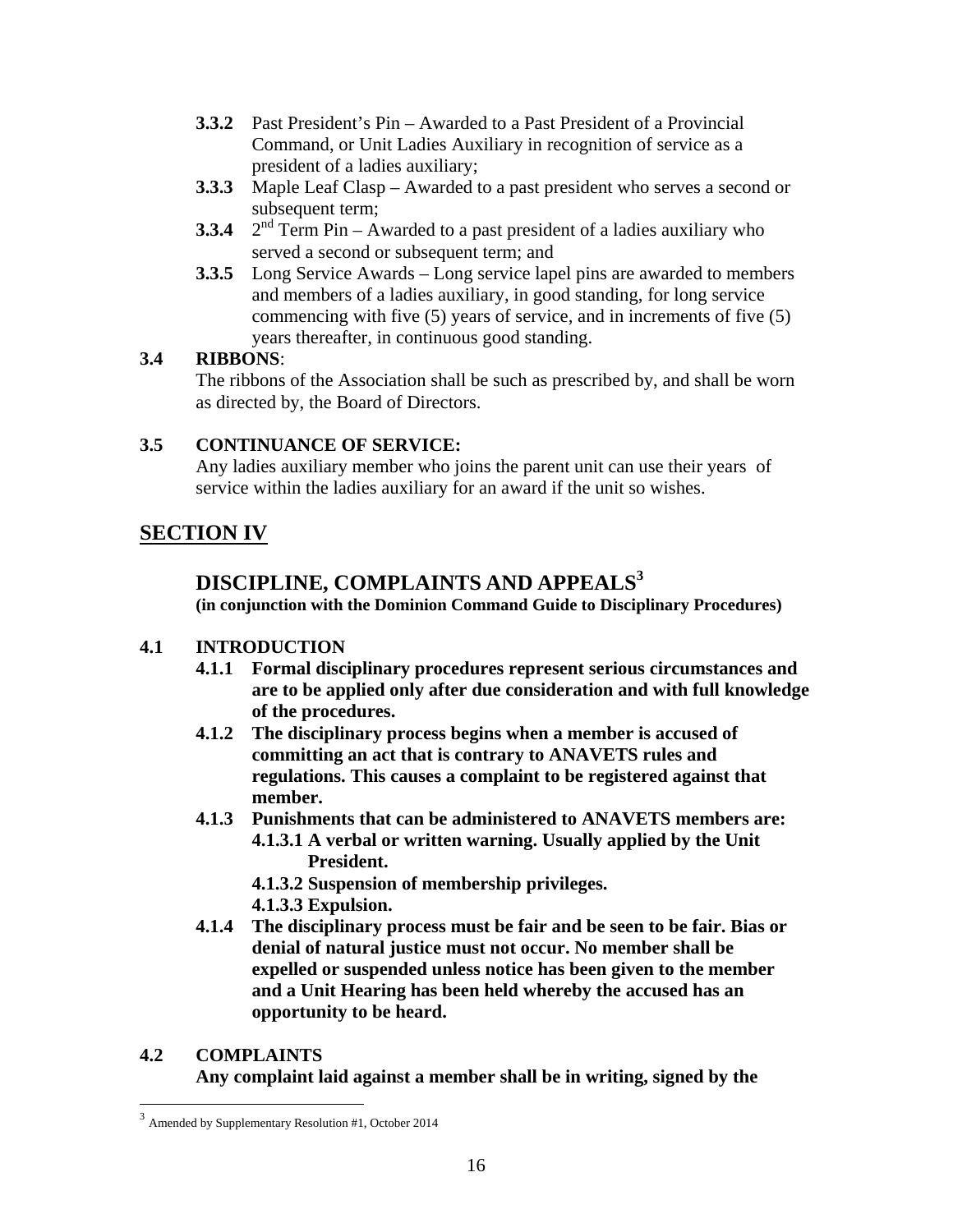**complainant, and given to the secretary of the member's unit within 30 days of the event. In the case of misbehaviour in another unit, the complaint will be dealt with by the accused's home unit. If the offender's unit does not proceed with the case and it warrants investigation, the complaining unit may appeal as set out in sub-section 4.3.4** 

#### **4.3 UNIT HEARING**

 **4.3.1 The first level of the disciplinary process is the Unit Hearing composed of a quorum of the members of the unit executive.** 

 **4.3.2 The accused shall be given at least seven (7) days notification of the date, time and place of the Unit Hearing.** 

 **4.3.3 The members of the Unit Hearing may by a vote of two thirds of its members award a guilty verdict to suspend or expel the accused.** 

 **4.3.4 The offender shall be advised that the right to appeal the sentence must be sent to the Provincial Command Secretary within 15 days of the sentence being pronounced.** 

#### **4.4 APPEALS**

 **4.4.1 When an appeal is received at Provincial Command, the President will immediately appoint a committee of at least three (3) Provincial Command members to hear the appeal. The report of the Appeal Committee may contain recommendations to reject, concur or revise the decision under appeal. This decision will be submitted to the next regular meeting of the Provincial Command Executive whose decision will be sent to the Unit and the appealing member.** 

 **4.4.2 The Appeal Committee may not increase the punishment awarded to the appellant.** 

 **4.4.3 The ruling of the Provincial Command Appeal Committee dealing with cases of suspensions is final and cannot be appealed to Dominion Command.** 

 **4.4.4 In the case where the Provincial Appeal Committee rejects an appeal of verdict of expulsion, the appellant or the Unit may appeal that decision to Dominion Command. The appeal must be sent to the Dominion Command Secretary within fifteen (15) days of receiving the Provincial Command decision; the decision of the Dominion Command hearing is final.** 

#### **4.5 SUSPENSION**

 **The punishment of suspension may be for any period up to and including 364 days. On the day following the period of suspension the member is automatically reinstated with full membership privileges.** 

#### **4.6 EXPULSION**

 **After due time is allowed for appeals, the names of members expelled from their unit will be sent to the Provincial Command Secretary giving all details of the case who will forward that information to the Dominion Command Secretary. Providing that there has been no appeal or the appeal is rejected the Dominion Command Secretary will notify all Units of the expulsion.**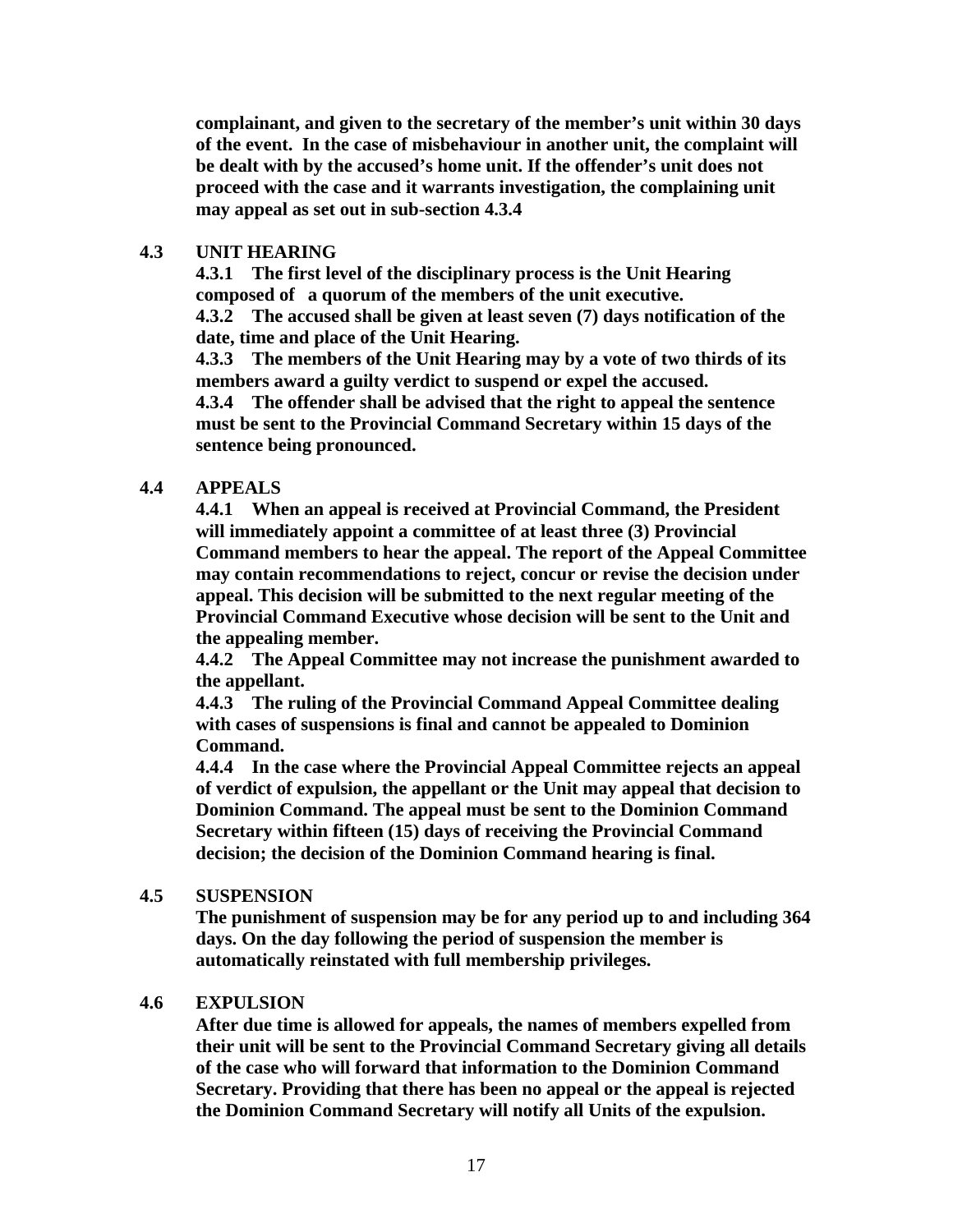#### **4.7 ASSOCIATION PRIVILEGES**

 **4.7.1 No suspended or expelled member may be granted any privileges of Association membership nor will they will be accepted as a member or be granted guest privileges by another Unit of the Association during the period of suspension or until the expulsion has been revoked or annulled. 4.7.2 A member charged with an offence may, at the discretion of the Unit executive, be denied the privileges of the Unit club room pending the hearing of the case.** 

#### **4.8 SURRENDERING OF MEMBERSHIP CARD**

 **Members who have been suspended or expelled will return their membership card to the Unit Secretary. The card will be held until such time as the suspension has ended or the member reinstated. Should the member fail to return the card the punishment will proceed without it.** 

#### **4.9 REINSTATEMENT**

 **4.9.1 Expelled or suspended members applying to be reinstated as members in good standing may have their membership restored by a vote of no less than two-thirds of the Unit executive present at a meeting called for that purpose.** 

 **4.9.2 Suspended members may apply for reinstatement at any time following the imposition of the punishment. Whereas an expelled member may not apply for reinstatement until after three (3) years has been served of that expulsion.** 

 **4.9.3 In the case of an expelled member, the recommendation for reinstatement will be forwarded to Provincial Command who may concur or reject the reinstatement. Provincial Command will forward its recommendation to Dominion Command who will make the final approval or rejection.** 

**4.10 EXCEPTION TO THE RULE Notwithstanding the rule that suspensions may not be applied beyond 364 days, if the suspension was applied for non-payment of dues, the suspension will remain in effect until all arrears are paid.** 

#### **4.11 POWERS AT CONVENTION**

 **During a Dominion or Provincial Command Convention, the attending members have the power to deal with the status or conduct of the members of that convention. The members may make rules and regulations governing its procedure in the matter brought before it and take such disciplinary action as they deem fit.** 

**4.12 APPEALS OR LEGAL ACTION BEYOND ASSOCIATION STRUCTURE If a member appeals an Association ruling to a civil court or other nonassociation structure, that member is solely responsible for any legal or other**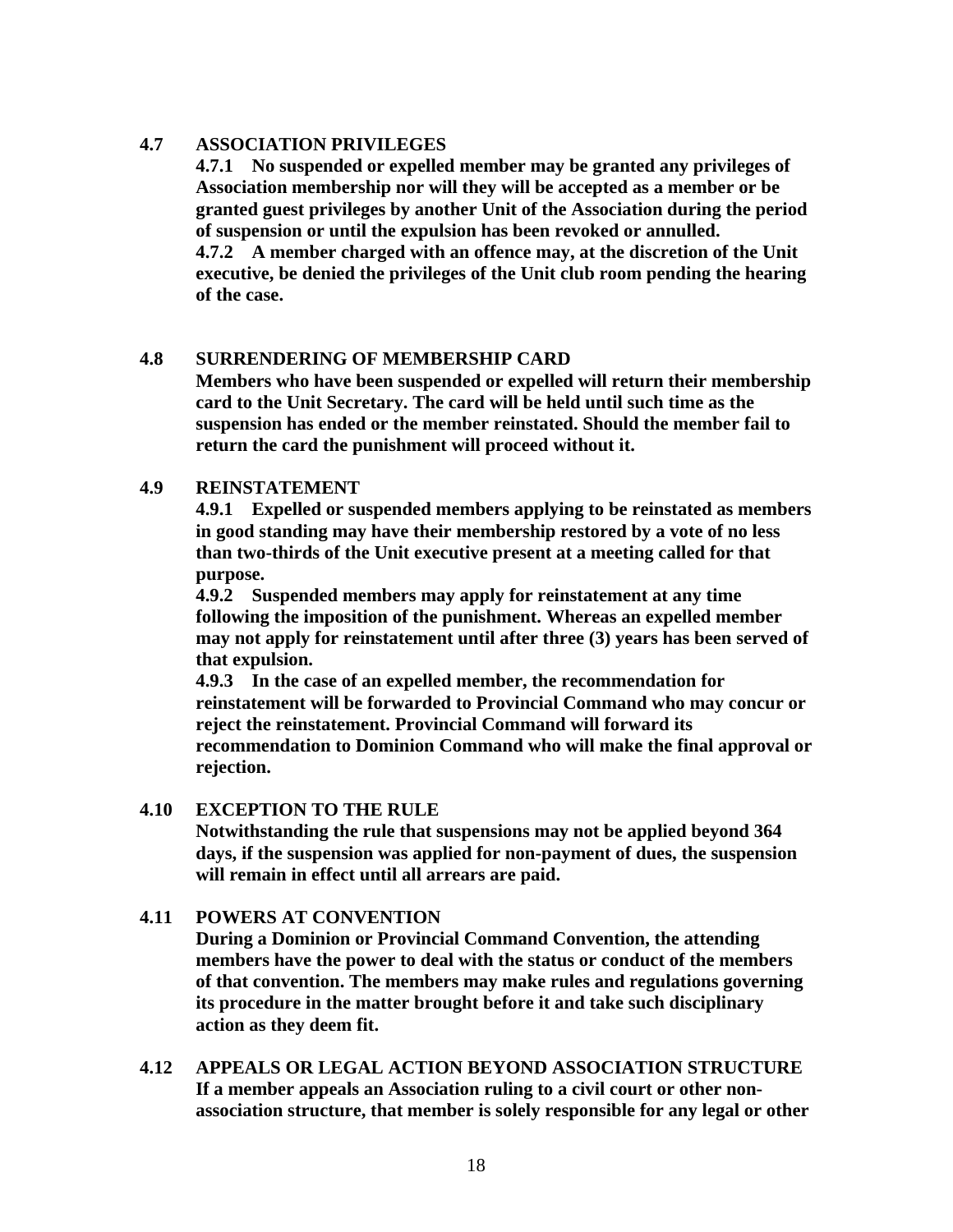**fees associated with that action. The Unit, Provincial or Dominion Command is not held accountable for any expenses incurred through that appeal or process.** 

#### **SECTION V**

#### **DOMINION COMMAND**

#### **5.1 BOARD OF DIRECTORS**

- **5.1.1** The affairs of the Association shall be managed and controlled by a board of directors who will be;
	- **5.1.1.1** The President, Immediate Past President, and the Vice-Presidents of the Association, and the President of each Provincial Command.
	- **5.1.1.2** The Honorary President, in an advisory capacity.
	- **5.1.1.3** During Biennial Dominion Conventions each Provincial Command may have an additional director for every two thousand members or portion thereof, in excess of the first two thousand members.
	- **5.1.1.4** In addition, all Past Dominion Presidents who qualify under Dominion constitution and who do not qualify to attend in any other capacity, at the discretion and expense of the Provincial Command concerned, may sit as an extra director in an advisory capacity only.
	- **5.1.2** Seven directors present shall constitute a quorum for all directors' meetings.
	- **5.1.3** Vacancies occurring in the board between conventions shall be filled by the Board from active or affiliate members who qualify under subparagraph 2.8 or 2.9 of the by-laws, provided that the replacement of a director who is a Provincial President shall be the successor in that office, and the additional executive officers shall be by the respective commands*.*
	- **5.1.4** Employees No paid employee, either full-or part-time, of this or any other Veterans Association may be elected or appointed as a Dominion Director of The Army, Navy, and Air Force Veterans in Canada.

#### **5.2 EXECUTIVE OFFICERS:**

- **5.2.1** Officers of the Association, with the exception of the Past President shall be elected by ballot at each convention, and shall be:
	- **5.2.1.1** A President: Limited to one (1) term of two (2) years only and that no President shall be an eligible candidate to succeed him/herself.
	- **5.2.1.2** A First, Second, Third, Forth, Fifth, Sixth and Seventh Vice-President one representing each Provincial Command.
- **5.2.2** Command Secretary and Treasurer or Secretary-Treasurer: The office of Secretary and Treasurer may be combined, and such officer or officers shall be appointed by, and hold office during the pleasure of the board.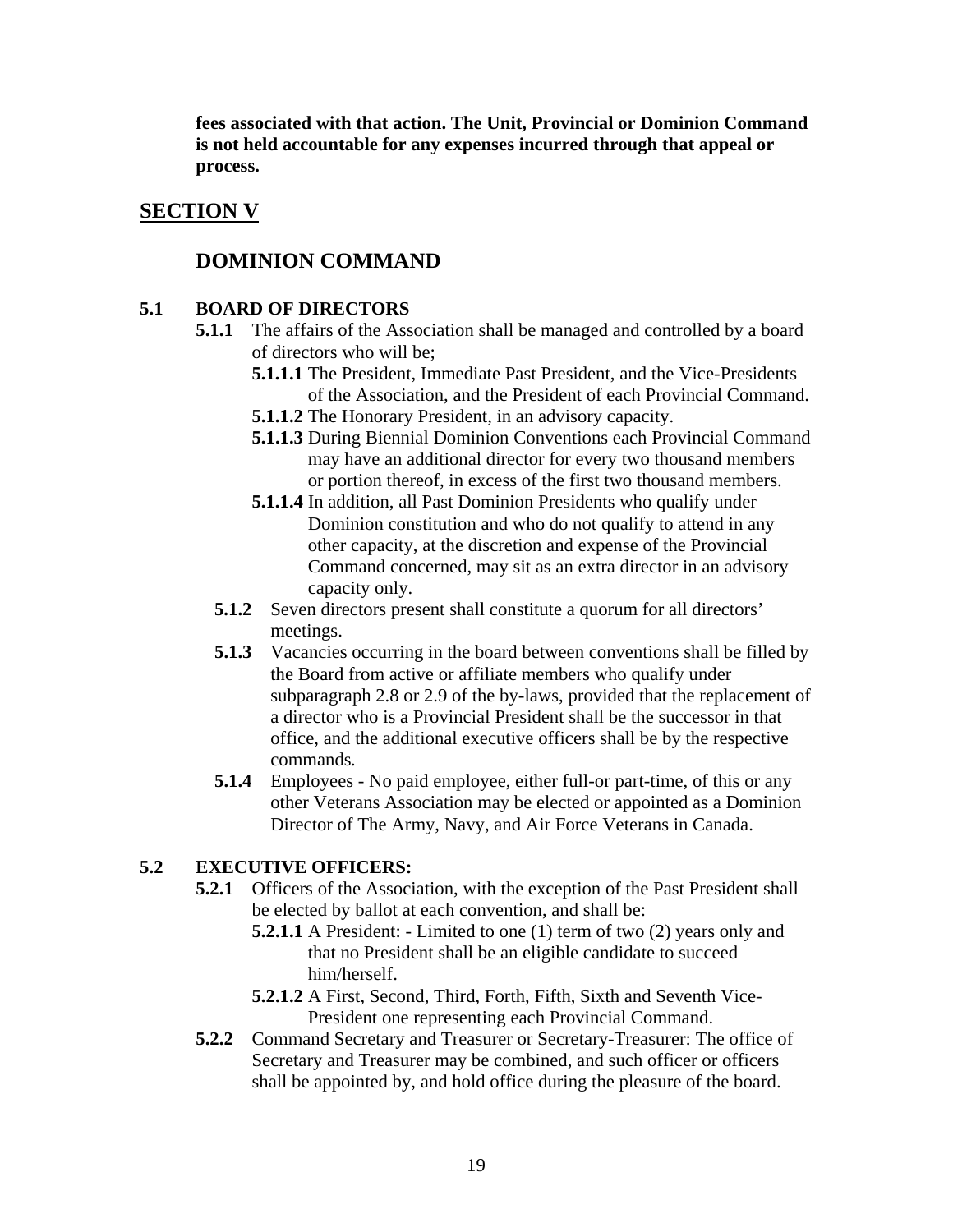- **5.2.3** In the event of the office of President becoming vacant during the ensuing term of office, then the senior Vice-President will assume the office of President, and in the case of a Vice-President, the next senior Vice-President will move up in seniority and hold such office for the un-expired term. A new seventh Vice-President will be elected by the Provincial Command whose executive officer representation has become vacant.
- **5.2.4** No member shall be qualified to hold office in any Association, or any Provincial Command, or any unit of the Association, or be a delegate, who currently holds an executive office in, or is employed by, any other chartered Veterans Organization.
- **5.2.5** No employee of a unit of the Association shall be eligible for election to office or as a delegate to any convention of the Association or any Command thereof unless such employee has resigned from such employment at least thirty (30) days prior to nomination.
- **5.2.6** Any member elected or appointed as a Dominion Executive Officer of the Association will cease to retain any office he/she may hold on any Provincial Command executive or unit executive at the time of such election or appointment.
- **5.2.7** Officers and members of the Board of Directors must be members in good standing of the Association during their entire term of office.

#### **5.3 HONORARY OFFICERS:**

- **5.3.1** Honorary officers of the Association shall be: Such honorary patrons as the Association in convention shall from time to time decide.
- **5.3.2** An Honorary President may be appointed at each convention for a two year term.

### **5.4 DUTIES OF EXECUTIVE OFFICERS:**

- **5.4.1 President:** The President shall preside at all meetings of the board and is ex officio member of all standing and special committees.
- **5.4.2 Vice-President**: In the absence or by reason of the inability of the President to act, the First Vice-President shall discharge all the duties and exercise all the powers of the President and in the absence of the President and the First Vice-President, the senior Vice-President present shall discharge all the duties and exercise all the powers of the President.

### **5.4.3 Secretary:**

**5.4.3.1** The secretary shall keep a record of all meetings of the Association and of the board in special books to be kept for that purpose, and shall be required at every meeting to have the proper minute book and all necessary books and correspondence relative to the business likely to be transacted at such meeting. The Secretary shall be custodian of the seal of the Association, and all books and official records belonging hereto, excepting those of the Treasurer. The Secretary shall act at all times and in all respects entirely at the will of the Dominion executive officers, and shall conform to such rules and regulations as they may make.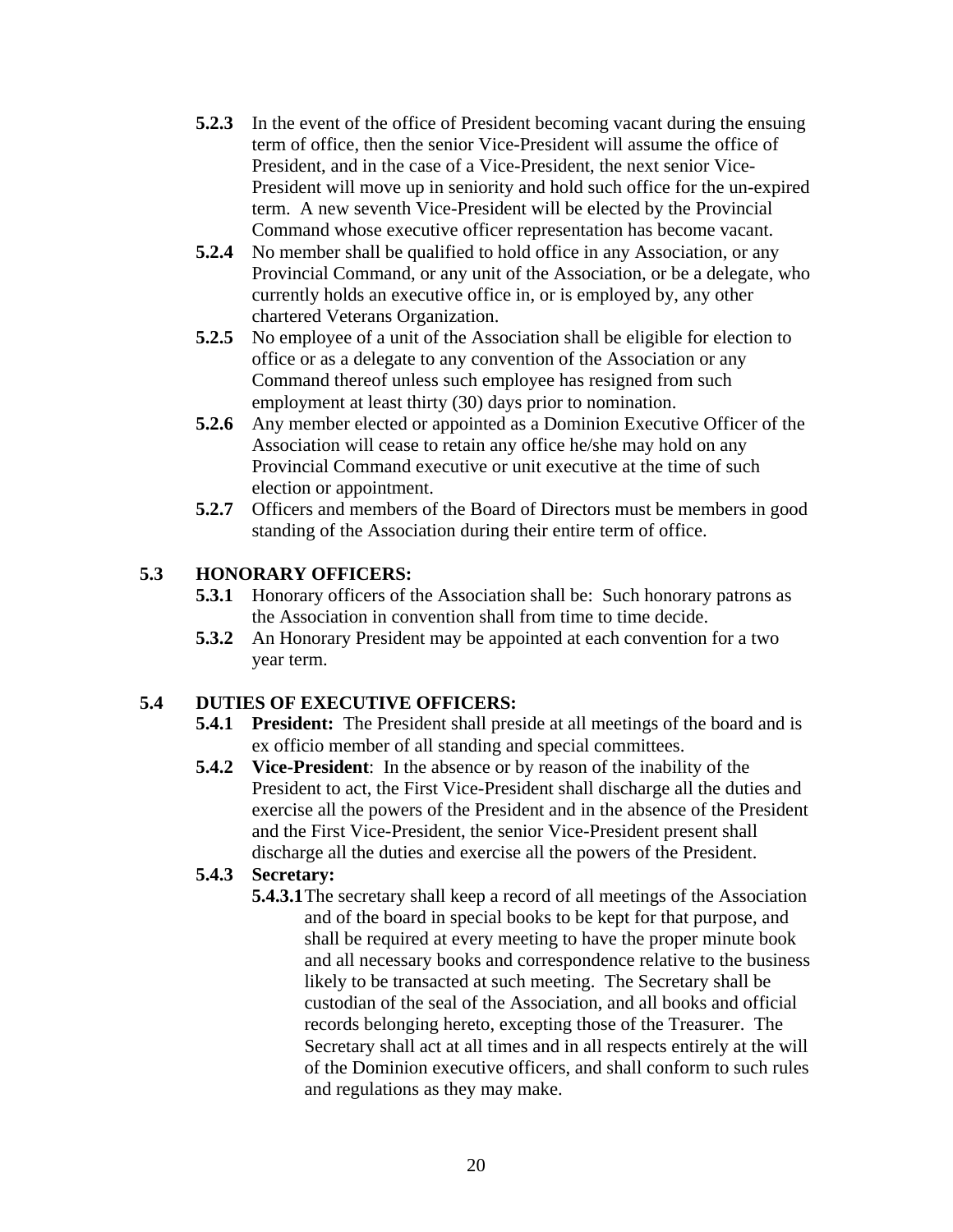**5.4.3.2** The secretary of the Association, with such assistance as shall be given by the convention, shall act as convention secretary, and shall keep a true and correct record of its proceedings, and shall act at all times in all respects at the discretion of the convention.

#### **5.4.4 Treasurer:**

- **5.4.4.1** The treasurer shall keep a just and true account of all monies received and paid out by the Association and of all financial transactions of every kind, and of all assets and liabilities of the Association. The treasurer shall deposit all funds of the Association in such chartered bank as the executive officers may determine in the name of the Association.
- **5.4.4.2** All monies payable by the Association shall be paid out by cheque only, which shall be signed by the treasurer and either the administrative assistant, president or one of the vice-presidents and no cheque shall in any case be signed blank.
- **5.4.4.3** The treasurer shall keep the books of the Association at the head office, and they shall be open to inspection of the executive officers at all times.
- **5.4.4.4** When required by the executive officers, the treasurer shall prepare and submit a balance sheet showing all assets and liabilities of the Association, and all its financial dealings arranged in proper order.
- **5.4.4.5** Notwithstanding sub-section 5.5.4.3 above, the treasurer shall produce the books and financial records of the Association for inspection by the finance committee at the time and place of each biennial convention of the Association.

#### **5.4.5 AUDIT:**

- **5.4.5.1** The executive officers shall, as often as they think necessary, but at least once in each calendar year, have the financial records of the Association undergo a review engagement by a chartered accountant, who shall provide the officers and board with duly certifies copies of the financial statements.
- **5.4.5.2** Each Provincial Command shall be provided with copies of such financial statements sixty (60) days prior to the Dominion Board of Directors' meetings.
- **5.4.5.3** The Secretary Treasurer shall furnish the board and finance committee, at least sixty (60) days prior to the biennial convention, an audited Statement and balance sheet covering the affairs of the Association since the last biennial convention.

#### **5.5 POWERS AND OBLIGATIONS OF THE BOARD:**

**5.5.1** The board shall discharge all duties and obligations imposed upon it by the Convention; and carry on all necessary activities of the Association between conventions, and for such purposes shall have such powers as the Convention itself can exercise in session with the following exception: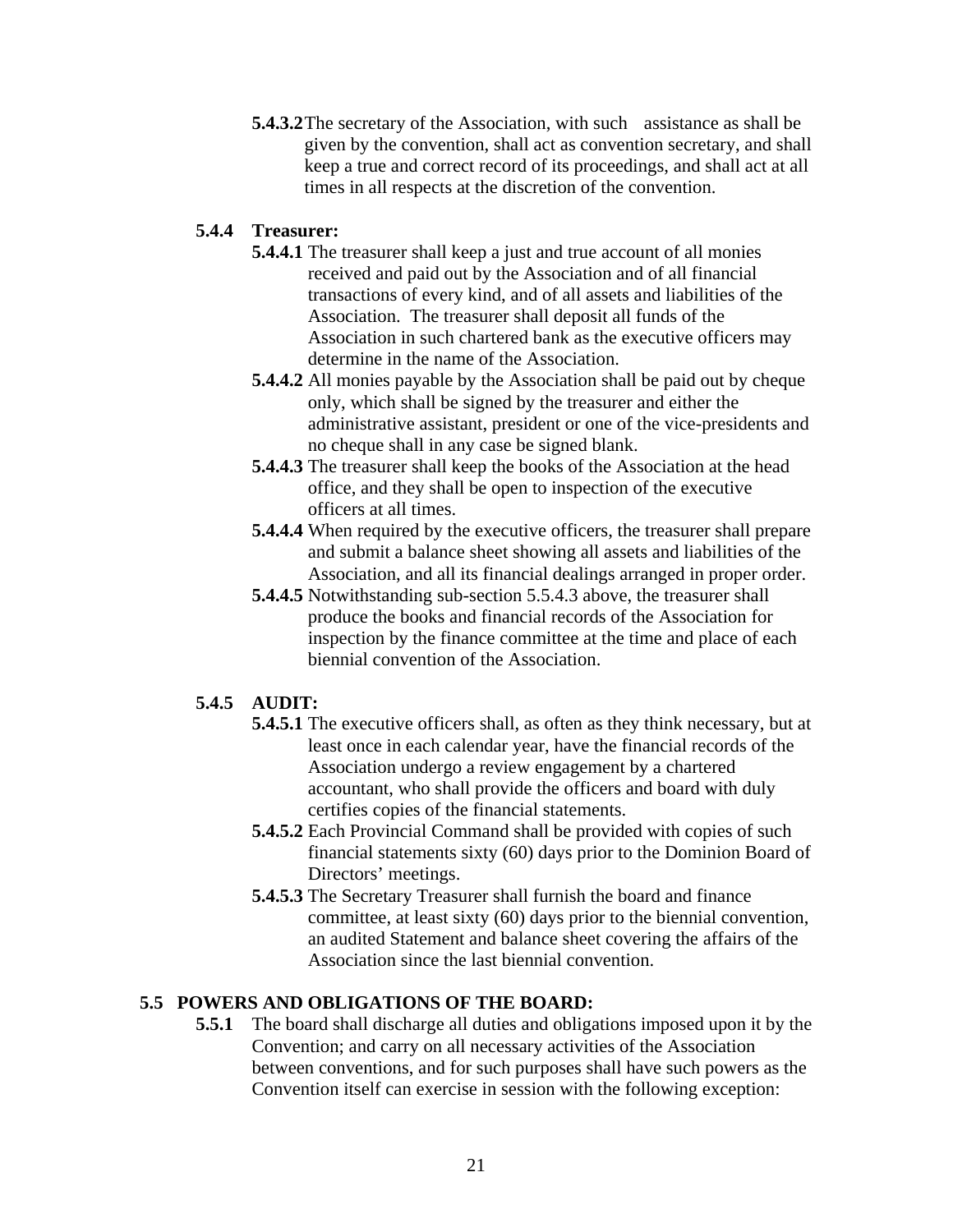Any resolution passed at Dominion Convention shall stand without alteration, amendment and / or postponement.

- **5.5.2** The board shall meet prior to the opening of the convention and following the closing of the convention, also at the call of the president.
- **5.5.3** Notice of all regular and special meetings of the board shall be mailed by the secretary to each member at least fifteen (15) days before the date of such meeting.
- **5.5.4** A special meeting shall be called by the President upon the written request of two (2) members of the board, and upon failure to do so within fifteen (15) days, then upon the signed call of such members.
- **5.5.5** In case of emergency, the President may call special meetings by telephone, fax, email or mail, or in lieu of such a meeting, a vote by telephone, fax, email or mail may be taken.
- **5.5.6** The Board shall fix the order of procedure at all board meetings.
- **5.5.7** The Board may appoint, from time to time, such standing or other committees from the general membership including members of the board, as it may deem necessary with such powers and authority as the board may deem advisable and shall be responsible for the conduct and work of any such committee.
- **5.5.8** The Board shall keep or cause to be kept, minutes of all meetings, record of all business transacted, and resolutions passed and actions taken, whether by meeting or otherwise, and of all appointments however made and of the attendance at all meetings and of all procedures of the board.
- **5.5.9** All minutes of Dominion Convention and Dominion Board of Directors meetings shall be forwarded to all Provincial Commands and units no later than ninety (90) days after close of same.
- **5.5.10** The Board may make or cause to be made for the Association any description of contract for the conduct of the ordinary business of the Association.
- **5.5.11** Any member of the board may be suspended or removed for cause, provided full disclosure of the facts has been made to all other members of the board, and such suspension or removal is approved by two thirds of the said members of the board present at a meeting or by letter, fax or email.

# **SECTION VI**

# **PROVINCIAL COMMANDS:**

#### **6.1 ESTABLISHMENT**

**6.1.1** Local units within any province or other proposed area of jurisdiction may apply to the Association for a charter to establish a Provincial Command having jurisdiction over that province or area and, upon such a charter being granted, every local unit in that province or area shall be under the jurisdiction and subject to the control of that Provincial Command for the furtherance of the purposes and objectives of the Association.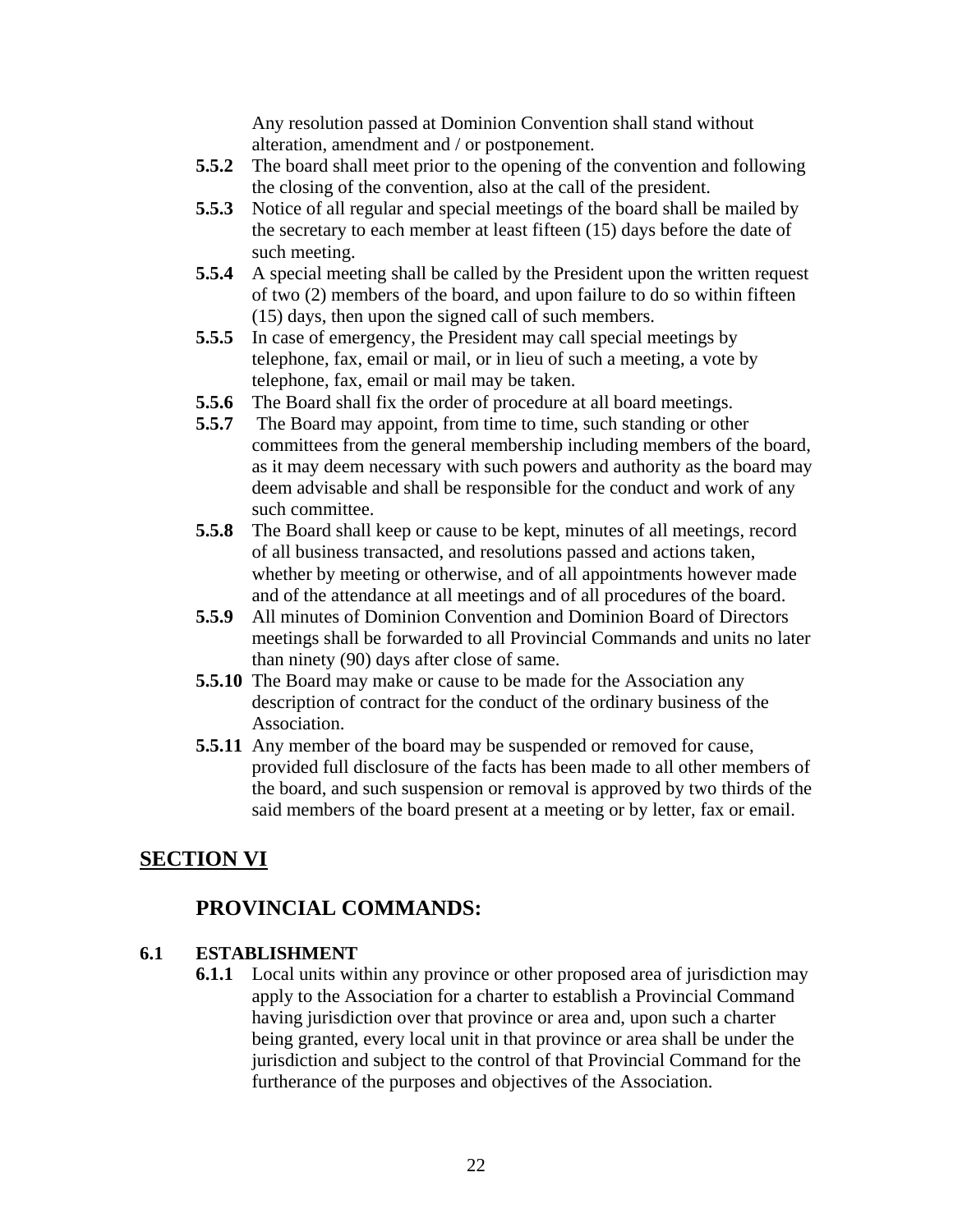- **6.1.2** The Dominion President, or the appropriate Vice-President acting for the President, may for cause suspend the charter of any Provincial Command, subject to immediate ratification by a two-thirds vote of the Dominion executive officers in writing, fax, email or phone.
- **6.1.3** Subject to appeal to the Association in convention, the Dominion executive officers may for cause suspend or cancel the charter of any Provincial Command, and during such suspension or cancellation, all units of such Command in good standing shall come directly under the Dominion Command until other provincial authority is approved by the Dominion executive officers.

#### **6.2 POWERS AND OBLIGATIONS:**

- **6.2.1** Every Provincial Command shall be the legislative and contracting body of the Army, Navy, Air Force Veterans in Canada in respect to such matters as affect such provincial interest, and may make, repeal, amend, re-enact and enforce such bylaws, rules and regulations as may be necessary or expedient to conduct the business of such Provincial Command subject at all times to the approval of Dominion Command. Each Provincial Command shall enact bylaws empowering it to take over control and/or direction of any unit within its Command. Subject always to ratification by the Provincial Command in Convention.
- **6.2.2** The Provincial Convention shall be the supreme governing body of the Provincial Command, and shall be held every (2) two or (4) four years, as the Command concerned shall determine.

#### **6.3 DUTIES AND OBLIGATIONS**

The Provincial Command and the executive of the Provincial Command shall respectively have and discharge all such powers, duties and obligations within the area of their jurisdiction in the affairs of the Association as the Convention of the Association and the executive officers have in respect of the affairs of the Association.

#### **6.4 SEAL**

Each Provincial Command shall have a seal, which shall bear the designation of The Army, Navy, and Air Force Veterans in Canada with the name of the Provincial Command inserted in the centre. This seal shall be affixed to all contracts entered into by such Command.

#### **6.5 FINANCIAL REPORTING**

Each Provincial Command shall forward to the Dominion Command annually, a financial statement upon which an annual review of the books has been conducted by a qualified and competent accountant; with a full report of the operation of the Command submitted for the preceding year, and the books of the Command shall be open to inspection by the Dominion Command at all times.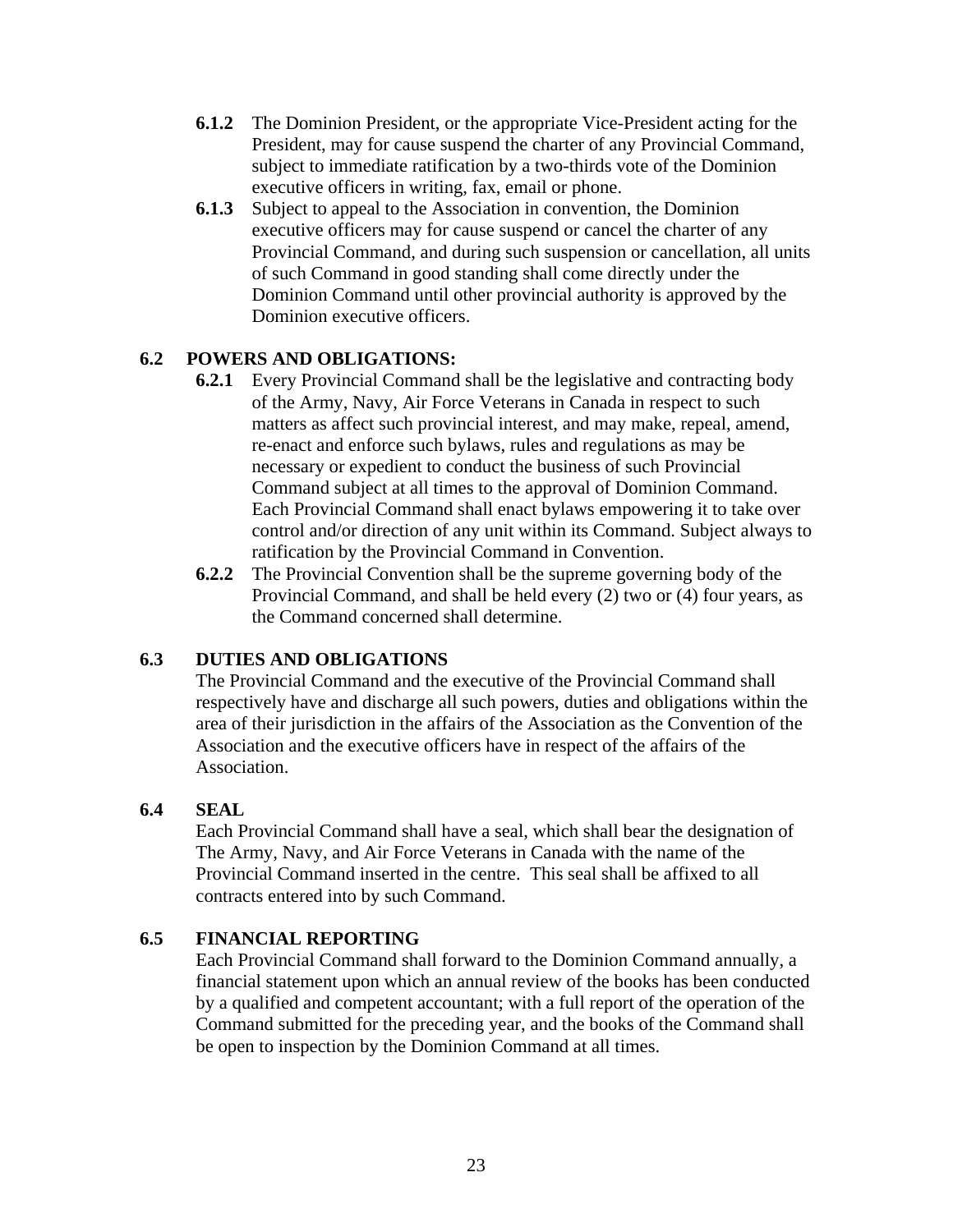#### **6.6 MINUTES**

Each Provincial Command shall forward to the Dominion Command one (1) copy of the minutes of their quarterly meetings and conventions.

### **SECTION VII**

#### **UNITS**

#### **7.1 ESTABLISHING A UNIT**

- **7.1.1** Upon petition of at least twenty-five (25) persons who are affiliate members of ANAVETS and/or persons who qualify to become active members of this association, and certifying that they will become members of such a proposed Unit, and that in their opinion a membership of not less than one hundred (100) qualified members could be procured and maintained within the territory designated by such petition, the Dominion Command may grant them a charter, constituting them and such others as shall become members thereof, into a unit of this Association, upon the recommendation of the Provincial Command concerned, under such a name and with jurisdiction over such territorial area as may be proper.
- **7.1.2** Details of the proposed method of financing any new units must accompany said petition for a charter revealing the source, or sources of all monies to be invested in and/or loaned to the unit, and the rate of interest being charged thereon and the proposed method of repayment of any such investment and/or loan.
- **7.1.3** At the issuance of said charter the unit must provide the Provincial Command with a copy of its local bylaws, including specifically signing authority, executive officers, and a statement of compliance of section 7.1.2 above.

#### **7.2 CHARTER**

- **7.2.1** Such a charter shall be signed by the President and by the Secretary of the Association and issued under the Seal of the Association; and thereupon such a unit shall be entitled to the rights and privileges of membership.
- **7.2.2** The petition for such a charter shall be accompanied by a fee determined by the executive committee. This fee shall go into the general revenue of the Association.
- **7.2.3** In the event of such a charter not being granted, all fees paid are not refundable.
- **7.2.4** A minimum of 25 members are required in any unit to retain their charter.
- **7.2.5 Amalgamation of Units shall be done by Association policy.4**

#### **7.3 WITHDRAWL OF CHARTER**

In the event that a chartered unit membership falls below 25 members, the Provincial Command governing that unit will withdraw the unit charter and hold

 $\overline{a}$ 

<sup>4</sup> Amended by Resolution #33, October 2014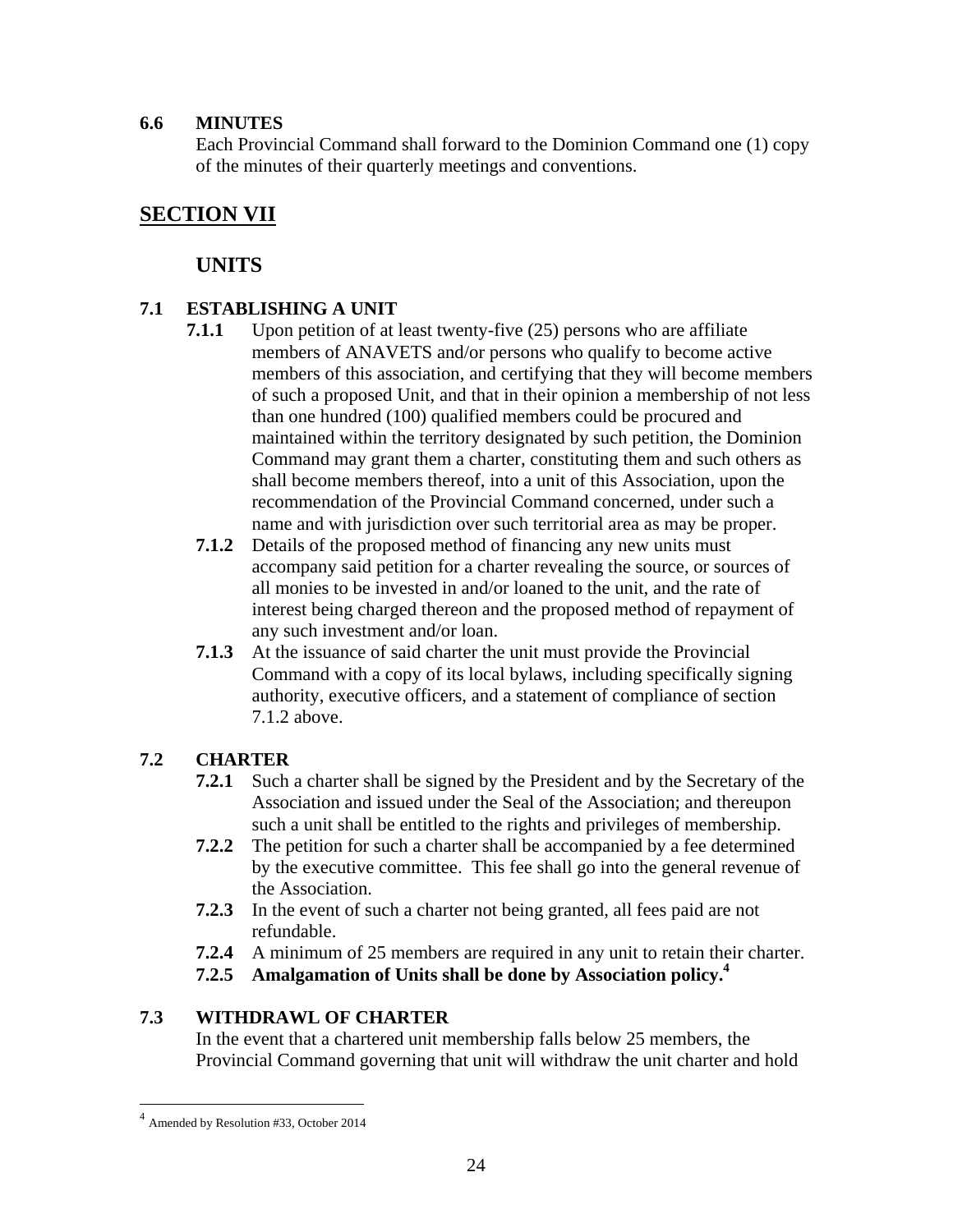it at Provincial Command to give the unit an opportunity to increase membership back up to the minimum level of 25 people. Provincial Command will do everything it can to assist that unit to meet its minimum membership requirements. Every effort will be made to keep a unit open so that it may seize future opportunities to grow, develop and prosper.

#### **7.4 DIRECTING BODY**

The directing body of each unit so organized shall be its Executive Committee or Board of Directors.

#### **7.5 BYLAWS, RULES & REGULATIONS**

Each unit may make, from time to time, such bylaws and regulations not in conflict with the Association's Constitution and Bylaws for the conduct of its affairs, as it may deem advisable, subject to the approval of Dominion and Provincial Commands and without limiting in any way the generality of this section for:

- **7.5.1** Defining the numbers and mode of election or appointment of its officers, its executive, its standing and special committees, and defining their duties. However ladies auxiliary members with dual membership may serve on unit or ladies auxiliary executives committees, but not both at the same time;.
- **7.5.2** The calling of all meetings of the unit and of its Board of Directors and defining the procedure thereat;
- **7.5.3** The keeping of its records;
- **7.5.4** The collection, care and custody of its funds and the auditing of its accounts;
- **7.5.5** The custody and care of its property; and
- **7.5.6** The general government of itself and its members and of any organization established by it.

#### **7.6 CHARTER CANCELLATION OR SUSPENSION**

Subject to appeal to the Dominion Board of Directors, the executive officers may at any time for cause, cancel or suspend the charter of any unit; and change or alter the name or territorial limits as they see fit.

- **7.6.1** Such appeal must be made within thirty (30) days of the date of suspension or cancellation and such appeals shall be held within sixty (60) days of the receipt of same; and may further appeal an adverse decision of the Board of Directors to the next ensuing Convention.
- **7.6.2** Subject to the same right to appeal as under sub-section 7.6 above the Dominion President, or the appropriate Provincial President with the sanction of the Dominion President obtained in writing or by wire, may suspend the charter of any unit or ladies auxiliary for cause, subject to ratification forthwith by a two-thirds vote of the executive officers, obtained either in writing, fax or email.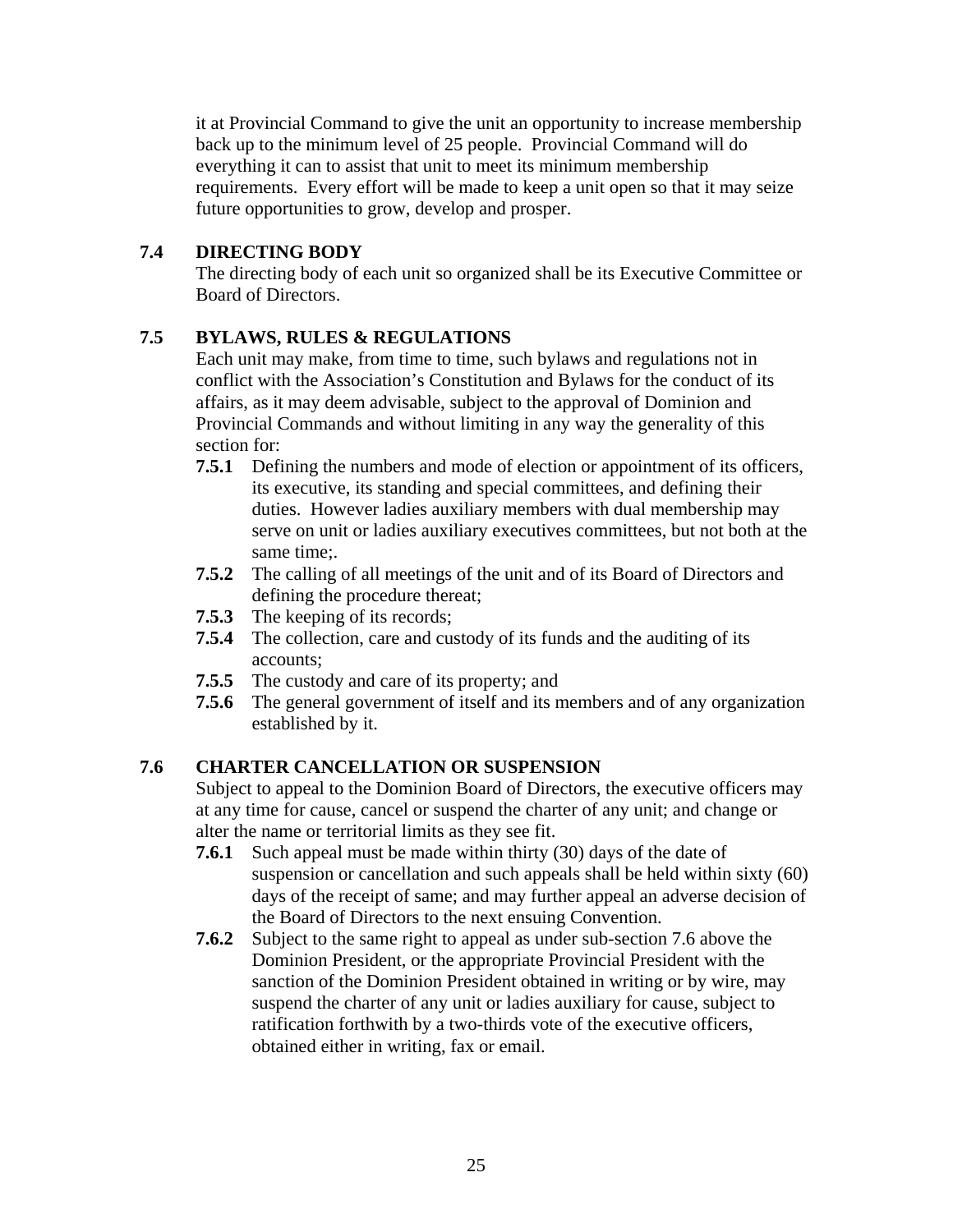#### **7.7 OFFICERS OF SUSPENDED UNIT**

Any officer or executive member of the Dominion or Provincial Commands whose unit's charter has been suspended by any competent authority shall be suspended from office until the officer or executive member's standing as a member has been investigated by the appropriate Provincial Command or by Dominion Command if the Provincial Command is suspended. The decision of the appropriate Command shall be final.

#### **7.8 FINANCIAL REPORTING**

#### Every Unit shall:

- **7.8.1** Annually at its own expense have an annual statement of its accounts prepared by a qualified and competent accountant, who shall be: a member, or partnership whose partners are members in good standing of the Canadian Institute of Chartered Accountants, or the Certified General Accountants Association of the province, or, the Registered Industrial Accountants of the province, or a person who is certified by the Provincial Command as being competent and qualified to issue an annual statement and such certification shall be obtained before a unit has its annual statement prepared, **and the level of review shall be as determined by Association policy.5**
- **7.8.2** The Provincial Command shall retain its authority to demand that a Unit have its accounts audited if deemed necessary.
- **7.8.3** Submit a financial statement signed by such accountant to its annual meeting, **which will take place no more than (6) six months after its financial year end.6**
- **7.8.4** Forward one (1) copy of the financial statement to both the Provincial & **Dominion**<sup>7</sup> Commands along with a statement of activities showing details of participation in Association and community projects.
- **7.8.5** Upon request of Dominion or Provincial Command reveal the source, or sources, of all monies invested in and/or loaned to the unit, the rate of interest being charged thereon and the proposed method of repayment on any such investments and/or loans.
- **7.8.6** Each Provincial Command or unit, as the case may be, is to carry on its operations without pecuniary gain to its members and any profits or other accretions are to be used in promoting its objects;
- **7.8.7** In the event of liquidation, dissolution or winding-up of a provincial Unit or Command, as the case may be, all its remaining assets after payment of its liabilities shall be distributed to the respective Provincial Command in the case of a unit, or to the Dominion Command in the folding of a Command;
- **7.8.8** That the monies received from this liquidation, dissolution, folding, or winding-down of a unit, or Provincial Command, as the case may be, be held in trust for a period of up to 5 years by the unit's

 $\overline{a}$ 

<sup>5</sup> Amended by Resolution #31, October 2014

<sup>6</sup> Amended by Resolution #29, October 2014

<sup>7</sup> Amended by Resolution #31, October 2014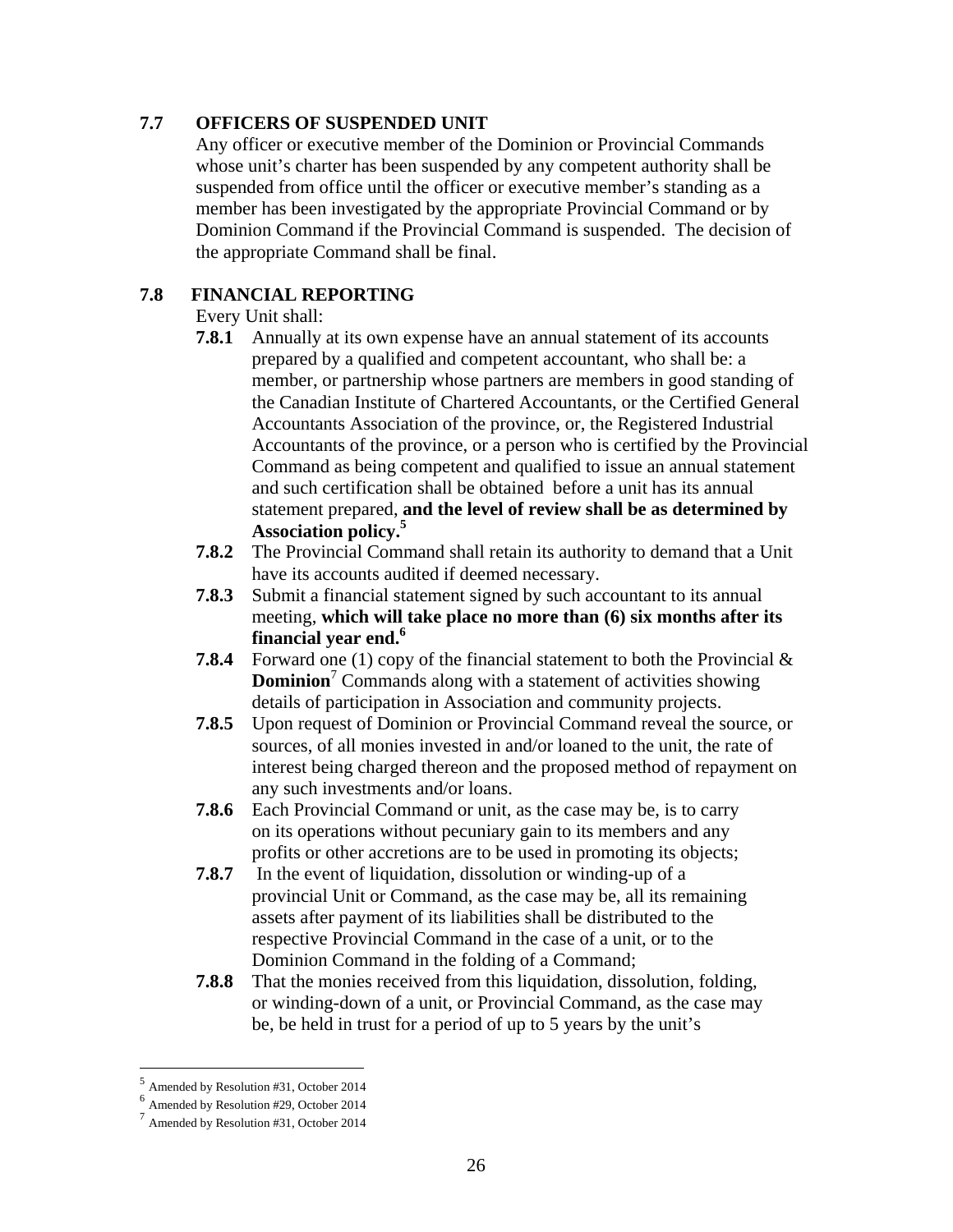Provincial Command, or in the case of a Provincial Command, the Dominion Command, so that the money would be available to reconstitute that unit or Command should there be a desire to do so;

- **7.8.9** The funds will be held in a government secured investment; and
- **7.8.10** At the end of 5 years, should there be no requirement to reconstitute the unit or Command, that funds held by a Provincial Command be distributed to units of that Command requiring financial aid, and in the case of the folding of a Command, the funds held by Dominion Command will be distributed to Provincial Commands in need of financial aid.
- **7.8.11 Units that liquidate their assets yet continue to hold their Charters may retain the funds provided that the funds shall be jointly administered with the Provincial Command for the benefit of the Unit in accordance with the Unit's charter and local bylaws and pursuant to the Unit's wishes.8**

#### **7.9 SEAL**

Each Unit shall have a seal, which bears the designation of "The Army, Navy and Air Force Veterans in Canada" with the name of the unit located in the centre.

#### **7.10 CADET CORPS**

Any Unit may organize a Cadet Corps, subject to such rules and regulations as the Unit may determine, and subject to control in all respects by such unit and the Provincial and Dominion Commands.

#### **7.11 LADIES UNITS**

At any point, where there is sufficient numbers, a Ladies Unit of the Association may be formed.

- **7.11.1** Membership therein shall be limited solely to active members, whose qualifications for membership shall be the same as in the case of active membership in the Association.
- **7.11.2** Each such Ladies' Unit shall be subject to all the same conditions and obligations as the units, and may establish separate premises of their own, or make arrangements with an established unit for quarters in the premises occupied by such unit.
- **7.11.3** Such Ladies' Units shall be chartered, be subject to payment of per capita tax; and shall be entitled to vote on all matters dealing with the operation of its unit, and to be represented and obligated in all matters and affairs of the Association in the same way as the other units.

 $\overline{a}$ 

<sup>8</sup> Amended by Resolution #30, October 2014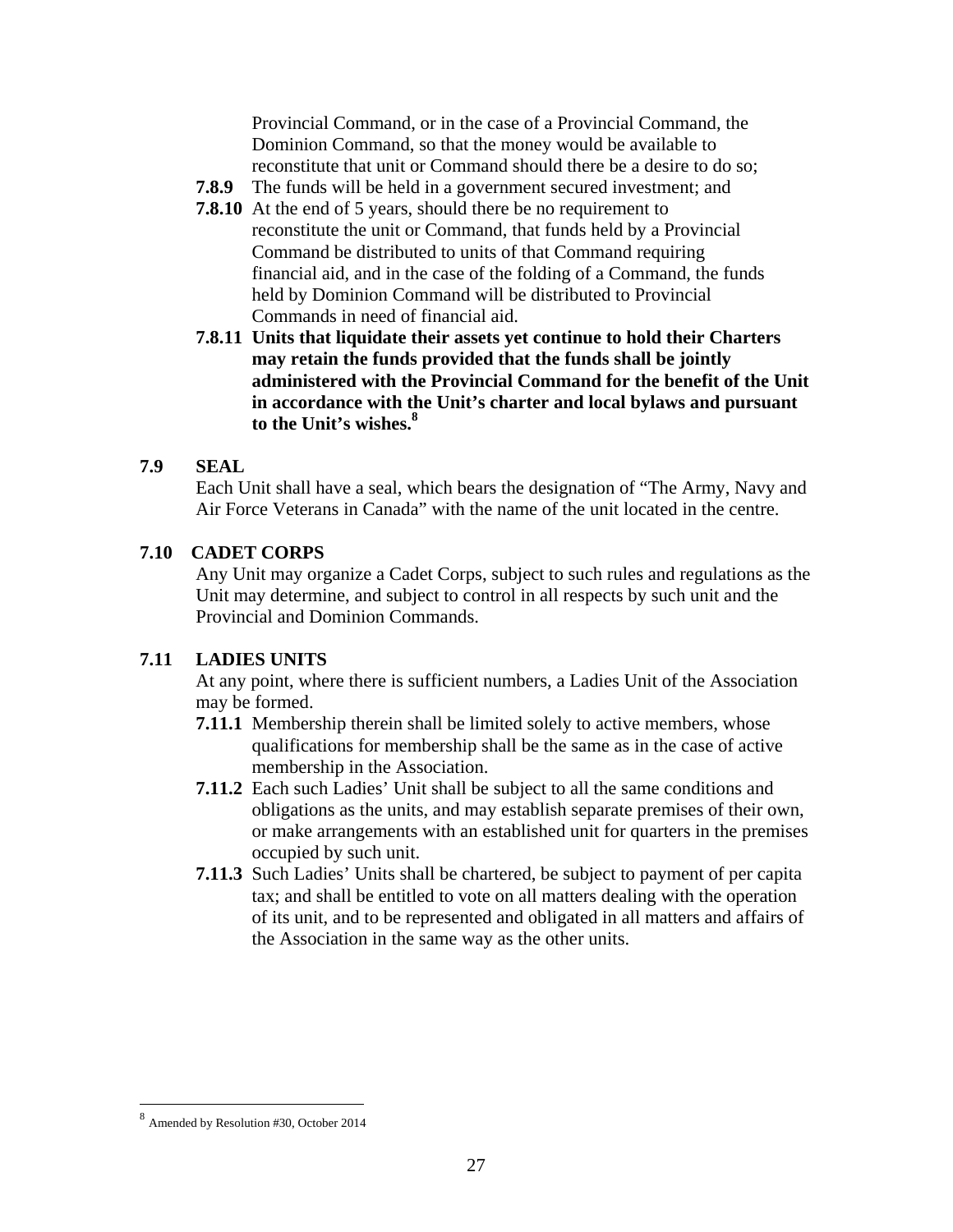## **SECTION VIII**

#### **LADIES AUXILIARIES**

#### **8.1 AUTHORITY**

Section 6 of the Act of Incorporation authorizes the Association to establish a ladies auxiliary to any local unit, and Ladies Auxiliary Provincial Command for the purpose of assisting the unit and Command in every possible way to further the aims and objectives of the Association.

#### **8.2 CHARTERS**

Such Ladies Auxiliary Provincial Commands and/or units shall be chartered in accordance with existing regulations, upon the payment of a chartering fee as set by the Dominion Board of Directors. Charters shall be issued by the Association President and Secretary under the seal thereof.

#### **8.3 IDENTIFICATION**

Ladies Auxiliary Provincial Commands and/or units that are established under this section, shall be identified by assuming the official name of the parent Command (in the case of a Ladies Auxiliary Provincial Command) or the charter number assigned to the sponsoring unit (in the case of a ladies auxiliary unit).

#### **8.4 RESPONSIBILITY**

Ladies Auxiliary Provincial Commands, and/or units that are established under authority of this section, shall be under the jurisdiction of, and be responsible to the parent Command (in the case of Ladies Auxiliary Provincial Command), or the sponsoring unit (in the case of a ladies auxiliary unit).

#### **8.5 POWERS AND OBLIGATIONS**

Ladies Auxiliary Provincial Commands, and/or units established under the authority of this section shall be governed by the bylaws passed by such auxiliaries, but these bylaws shall not become effective unless they conform to the aims and objects of The Army, Navy, and Air Force Veterans in Canada, Act of Incorporation, and have been approved by the respective parent Command and/or unit of the Association having jurisdiction. Ladies Auxiliary Provincial Commands and/or units may, subject to approval of their parent Command and sponsoring unit, from time to time make, repeal, amend of re-enact such bylaws, rules and regulations as applicable to their organization for:

- **8.5.1** Defining the terms and conditions of membership and the rights, duties and privileges of membership. However membership in good standing in the host unit shall not affect membership in the ladies auxiliary and vice versa.
- **8.5.2** The administration, management and control of the property, business and other affairs of such ladies auxiliary.
- **8.5.3** The powers, duties, term of office and method of election of their officers.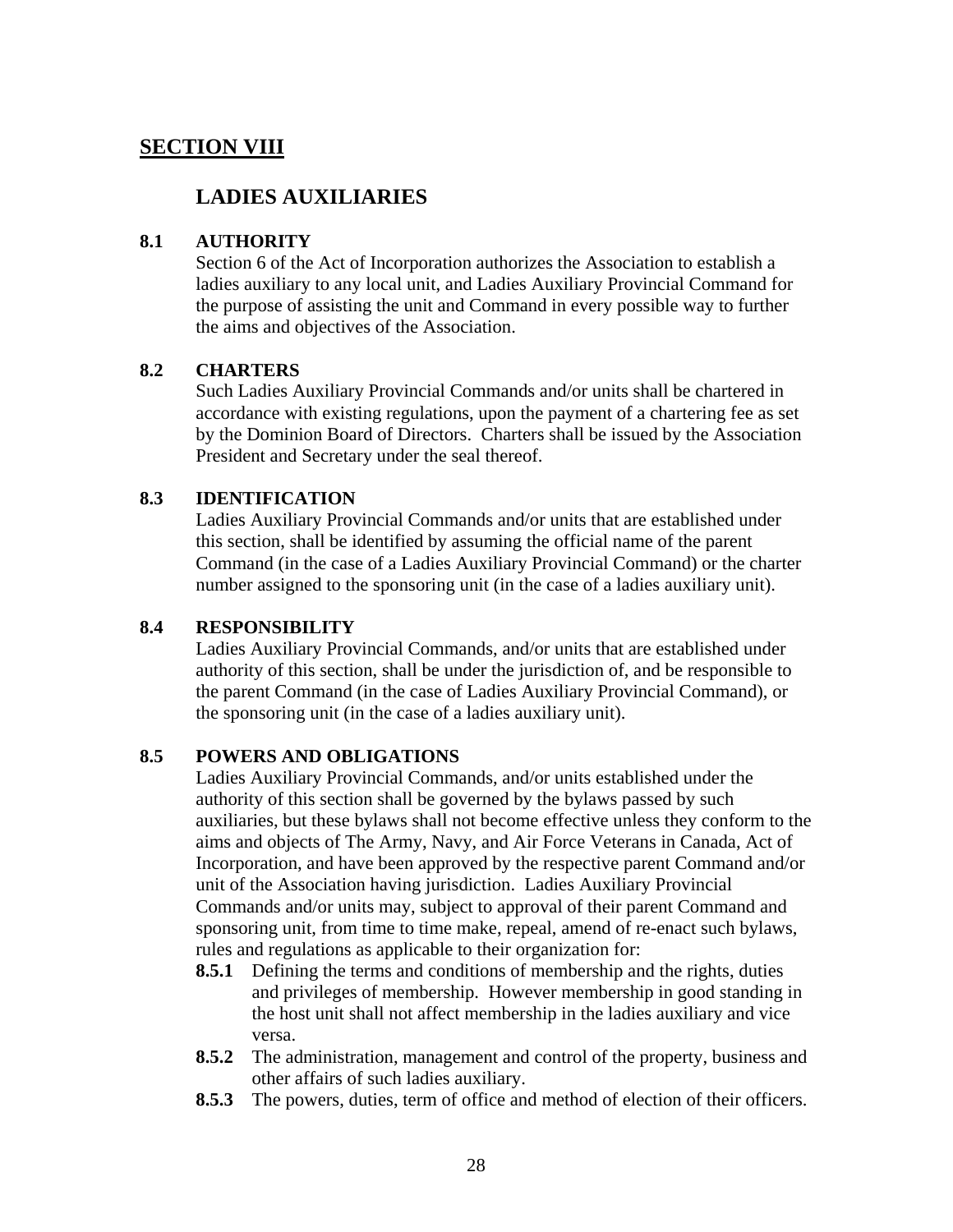- **8.5.4** The appointment of committees and designation of their duties.
- **8.5.5** The calling of meetings, annual of special, of such ladies auxiliaries and of committee meetings, special of periodical.
- **8.5.6** The fixing of the quorum, and all other requirements of all respects at or concerning, and all other requirements of any meeting of such ladies auxiliaries of its committees.
- **8.5.7** Levying upon its members such fees or assessments from time to time as may be required for the support of such ladies auxiliary and the carrying out of the objects of said auxiliary.

#### **8.6 FINANCIAL**

- **8.6.1** The Association shall not have any rights in the assets of such Ladies Auxiliary Provincial Command and/or unit, nor be liable for any of their debts, and neither the said Ladies Auxiliary Provincial Commands and/or units shall have any rights in the assets of, nor be liable for, any debts or obligations of the Association.
- **8.6.2** Each Provincial Auxiliary Command or auxiliary unit, as the case may be, is to carry on its operations without pecuniary gain to its members and any profits or other accretions are to be used in promoting the aims and objects of the Association;
- **8.6.3** In the event of liquidation, dissolution or winding-up of an auxiliary unit or Auxiliary Provincial Command, as the case may be, all its remaining assets after payment of its liabilities shall be distributed to the respective Provincial Auxiliary Command in the case of an auxiliary unit, or to the Provincial Command in the folding of a Provincial Auxiliary Command;
- **8.6.4** That the monies received from this liquidation, dissolution, folding, or winding-down of an auxiliary unit, or Provincial Auxiliary Command, as the case may be, be held in trust for a period of up to 2 years by the auxiliary unit's Provincial Auxiliary Command, or in the case of a Provincial Auxiliary Command, the Provincial Command, so that the money would be available to reconstitute that auxiliary unit or Provincial Auxiliary Command should there be a desire to do so;
- **8.6.5** The funds will be held in a government secured investment; and
- **8.6.6** At the end of 2 years, should there be no requirement to reconstitute the auxiliary unit or Provincial Auxiliary Command, then, in the case of the folding of an auxiliary unit, the funds held by the Provincial Auxiliary Command will be returned to the parent unit and in the case of the folding of a Provincial Auxiliary Command, the funds held by a Provincial Command be used to assist units in the Provincial Command in need of financial aid.
- **8.6.7 Forward (1) one copy of the financial statement to the Ladies Auxiliary Provincial Command or Provincial Command (in the case there is not a Ladies Auxiliary Command) along with a statement of**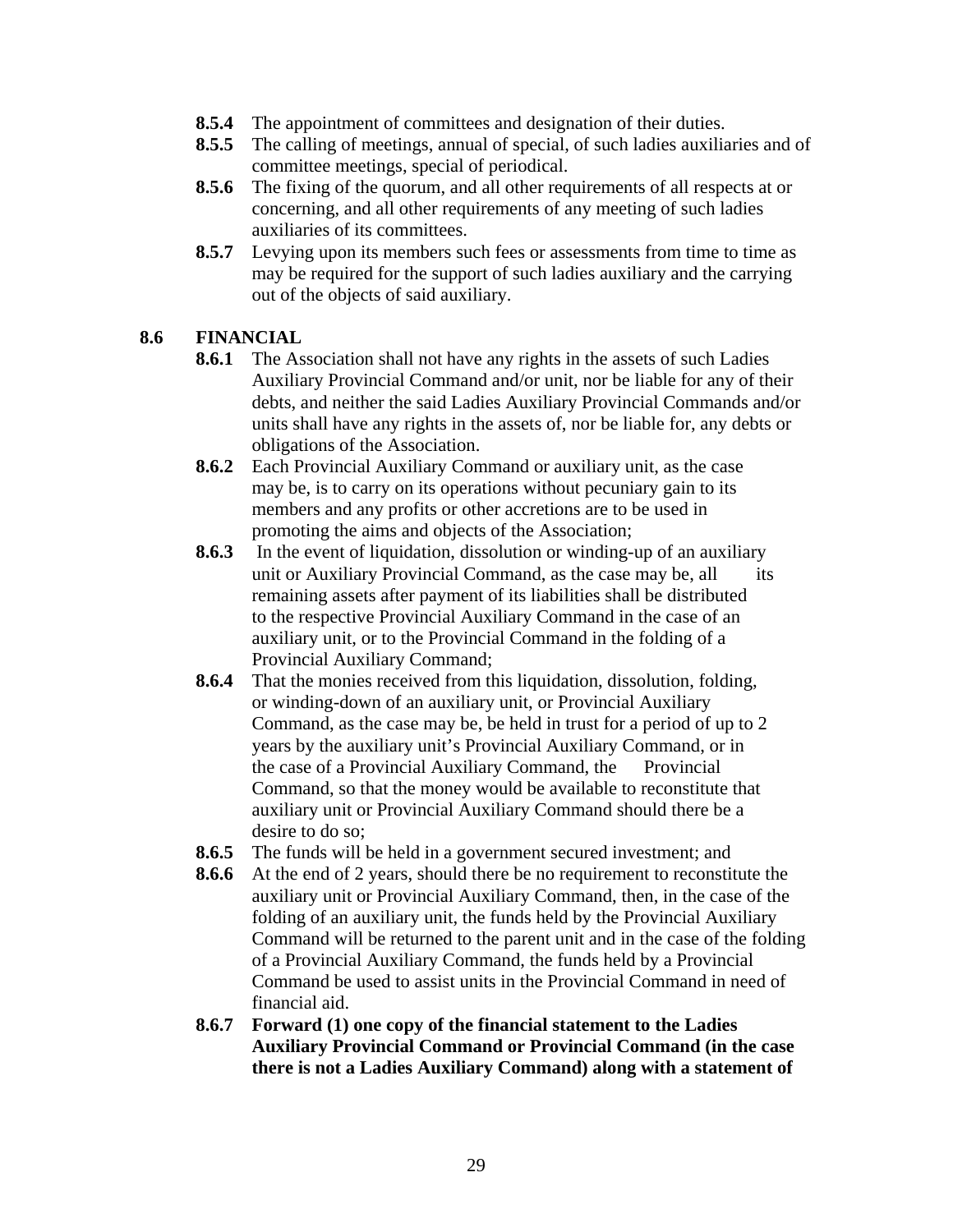#### **activities showing details of participation in Association and community projects.<sup>9</sup>**

#### **8.7 INSIGNIA AND CREST**

The insignia of the ladies auxiliary members shall be the lapel button of the Association, affixed to a bar bearing the words "Ladies Auxiliary", and their crest shall be the Association crest.

#### **8.8. DRESS**

Dress of the ladies auxiliary shall be blue blazer with Association crest, white blouse, royal purple tie, grey skirt or trousers, black shoes, and headdress of the ladies auxiliary. Provincial Commands of the ladies auxiliary may grant authority to substitute a white skirt or white dress. Substitute dress must be approved by parent Provincial Command.

### **SECTION IX**

# **DOMINION CONVENTIONS**

#### **9.1 SUPREME GOVERNING BODY**

The Dominion Convention shall be the supreme governing body and shall be held biennially at such time and place, as the Association in Convention shall decide. Failing such decision, the board shall decide.

**9.1.1<sup>10</sup>** The locations shall be held in one of the provinces that has a Provincial Command**.**

#### **9.2 REPRESENTATION**

Each unit shall be represented at the Dominion convention by one (1) delegate for each one hundred (100) members or fraction thereof, and the voting strength of each Provincial Command shall be based on that number of members for whom the per capita tax and assessment (if any) has been paid to the Dominion Association at the end of the fiscal year immediately preceding the convention.

#### **9.3 PROXIES**

 $\overline{a}$ 

**9.3.1** Any unit unable to send their full slate of delegates, unit proxies will go to the unit President or designate.

**9.3.2** Any unit unable to send any delegates, unit proxies will go to the Provincial President.

 **9.3.3** Proxy votes are only used in ballot votes.

9.3.4 Certification of the standing of the said unit by its per capita tax to Dominion Command shall accompany said proxies. Per capita tax payment shall be paid regularly in accordance with section 11.3 below.

<sup>9</sup> Amended by Resolution #32, October 2014

<sup>10</sup> 9.1.1 was removed and 9.1.2 became 9.1.1 Amended by Resolution #28, October 2014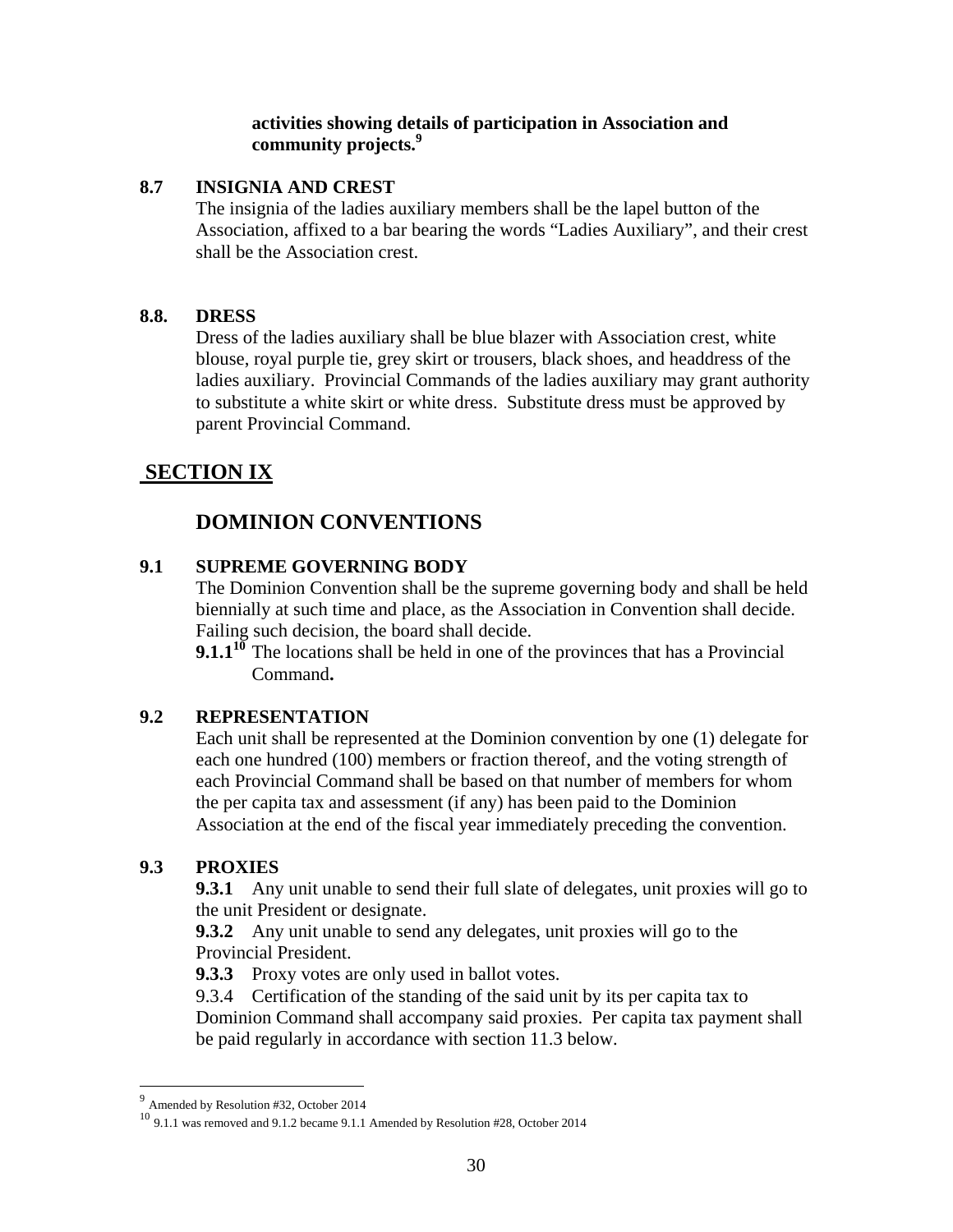#### **9.4 DELEGATE AND PROXIE LISTS**

Sixty (60) days prior to the commencement of a convention all commands will submit lists of the names and membership numbers of delegates and number of proxies to Dominion Command office for the final completion of the delegates lists for the credentials committee and the local convention registration committee.

#### **9.5 COMMAND DELEGATE LISTS**

The Command lists will be based on the number of delegates that have been allotted to them in a Dominion Command report based on the previous year's membership and computed as per bylaw 9.2 above.

#### **9.6 AWARD OF MERIT HOLDERS**

Award of Merit holders who are **invited** guests to the convention shall be seated with voice but no vote.

#### **9.7 ORDER OF PROCEEDINGS**

The convention shall fix the order of proceedings at all its meetings, excepting the appointment of the convention chairman, or co-chairman who shall be appointed by the board at its pre-convention meeting.

#### **9.8 CHANGE OF VENUE**

The board may change the place of the convention, if it were inexpedient or impossible to hold it at the place chosen by the previous convention.

#### **9.9 ENTITLED TO ATTEND AND VOTE**

Those entitled to attend and vote at the convention shall be the members of the Board, and duly qualified delegates as provided under the provisions of bylaws 9.2 and 9.3 above.

#### **9.10 NOTICE OF DATE AND PLACE**

The secretary shall give not less than six (6) months written notice of the date and place of the convention to each unit and each Command of the Association.

#### **9.11 STANDING COMMITTEES**

The Dominion Board of Directors shall meet prior to the opening of the convention and shall request the appointment of the following standing committees:

- (a) Constitution Committee
- (b) Advocacy Committee
- (c) Finance Committee
- (d) Credentials Committee
- (e) Public Relations and Publicity Committee
- (f) Membership Committee
- **9.11.1** The six committees shall consist of one member from each Provincial Command appointed by the Provincial Command, and one (1) member from Dominion Command Executive appointed by the Dominion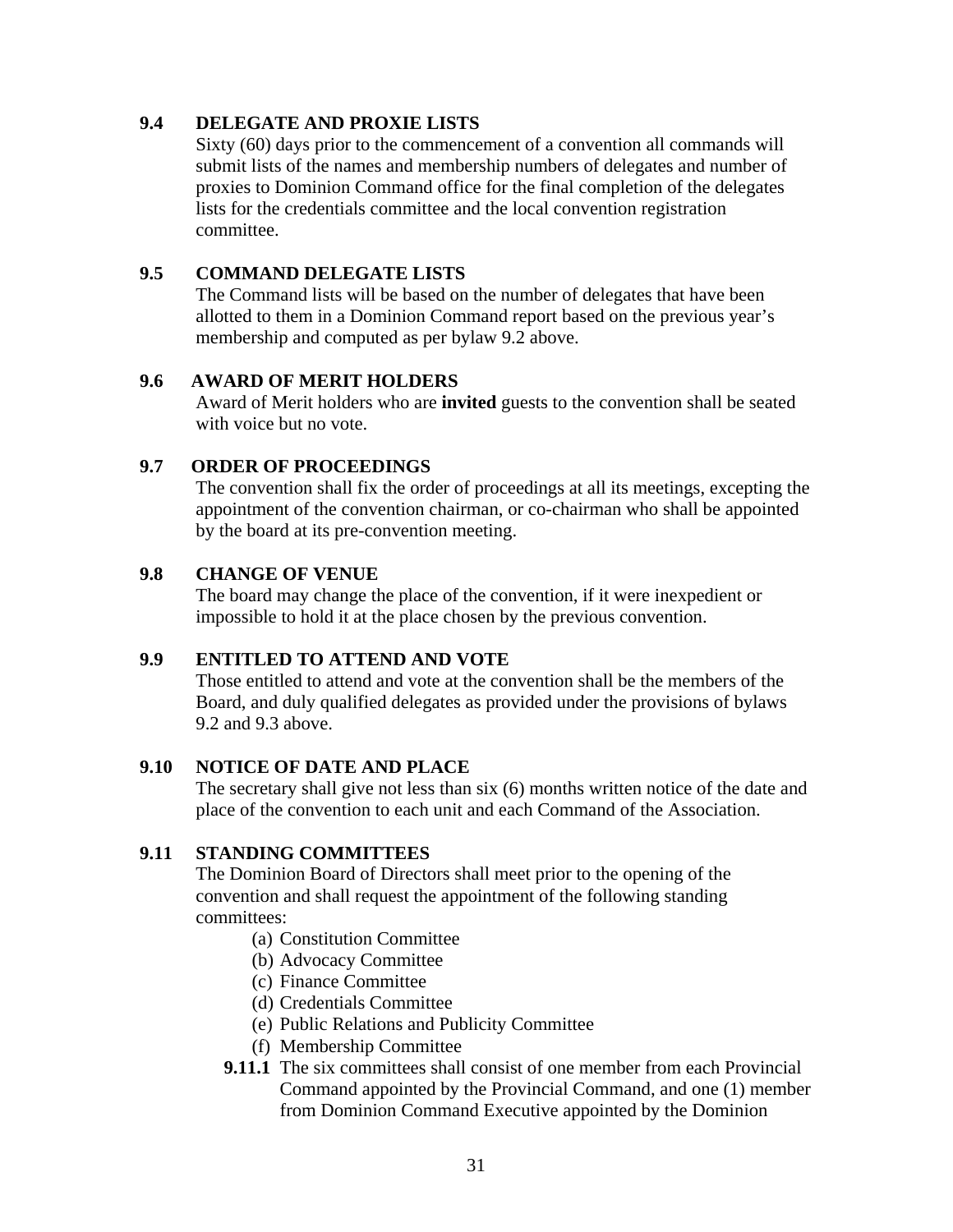President. The committees shall meet prior to the opening of the convention at the discretion of the Dominion President.

#### **9.12 CHAPLAIN(S) APPOINTMENT**

The appointment of a Chaplin, or Chaplains, shall be by the convention committee at the place designated biennially as the convention city.

#### **9.13 QUORUM**

Twenty-five (25) qualified members present shall constitute a quorum, but a lesser number may adjourn a convention.

#### **9.14 VOTING PROCEDURE**

Except for the election of Executive Officers, all voting shall be either by a show of hands or as a standing vote, as the presiding officer may direct, unless the "ayes" and "nays" are demanded. When the "ayes" and "nays" are demanded, the secretary shall call the roll and record the "ayes" and "nays". The presiding officer shall declare the result of such a vote.

#### **9.15 MAJORITY OF VOTES**

Unless otherwise herein provided, the decision of the Convention shall be by a majority of votes cast.

#### **9.16 COMMITTEE APPOINTMENTS**

Each convention shall appoint the following committees: Grievance and Appeals Committee, and such other committees as the Convention may deem necessary*.* 

#### **9.17 COMMITTEE MEMBERS**

Committees other than the Constitution, Advocacy, Finance, Credentials, Membership and Publicity Committees shall consist of such members as the Convention decides.

#### **9.18 COMMITTEE CHAIRPERSON AND RULES**

Each Committee shall elect its own chairperson, make its own rules, set its own quorum, and shall consider and report all matters referred to it: and may, of its own motion, make recommendations upon such other matters as it may consider desirable.

#### **9.19 RESOLUTION REFERRAL**

All resolutions, which have been submitted, to the Dominion Command for submission to the Convention shall be referred to the appropriate committee prior to the convention.

#### **9.20 RESOLUTIONS**

All resolutions proposed to be submitted to the Convention shall:

**9.20.1** Be proposed by the Board, a Provincial Command or a unit and shall be forwarded to the secretary at least sixty (60) days before the date of the Convention. Resolutions of any member of the Association may be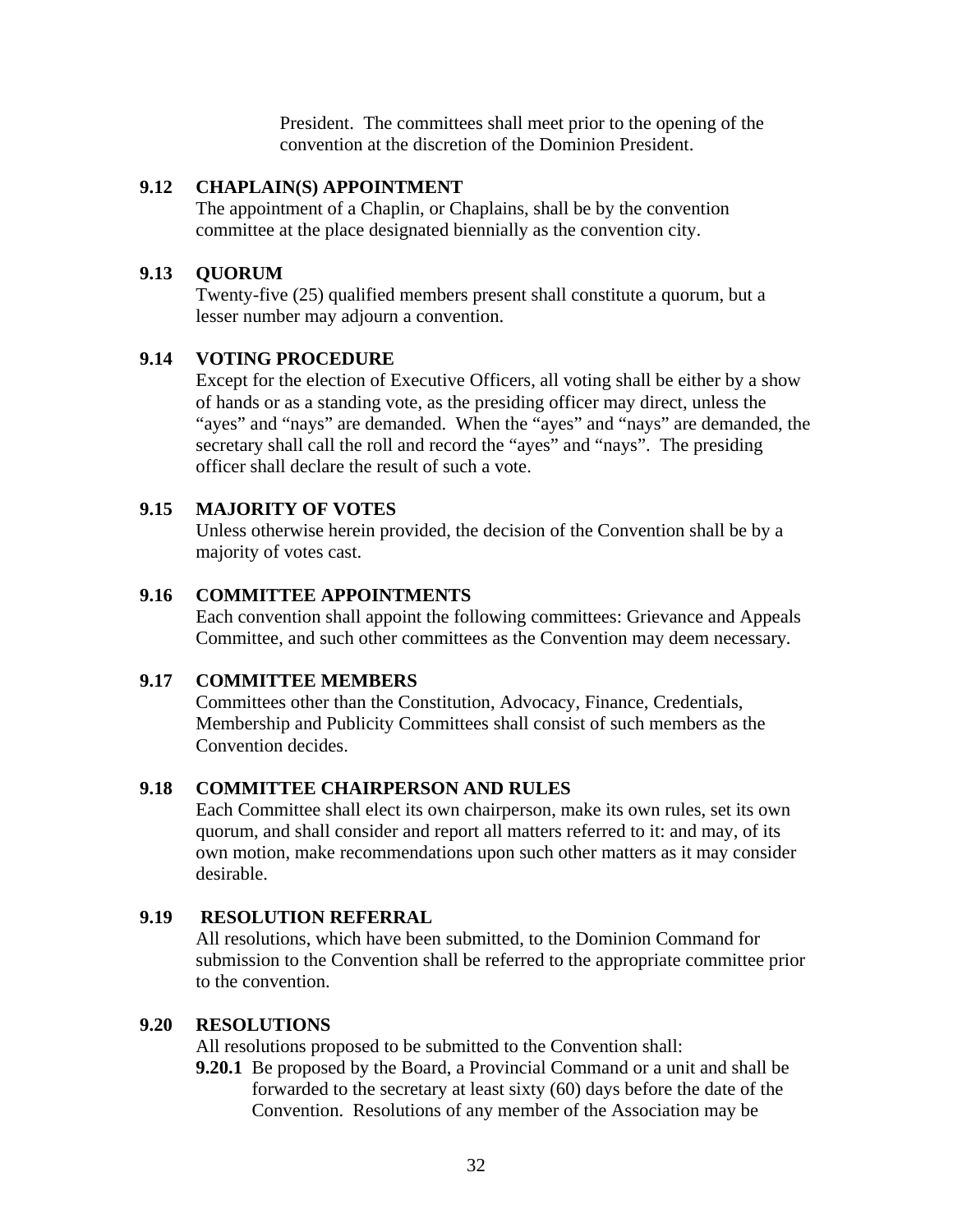submitted in the same manner as above, subject to the approval of their Provincial Command.

- **9.20.2** Dominion office staff and officers are authorized to create resolutions for Convention upon obtaining approval from the Board of Directors' prior to being able to submit these resolutions to convention.
- **9.20.3** Each Resolution shall:
	- (i) deal with one subject only;
	- (ii) be typewritten or printed upon a separate sheet of letter size paper (21.5 cm x 28 cm); and
	- (iii) be clear and concise with either sufficient preamble or explanatory footnote.
- **9.20.3** The Board or Convention may refuse to receive or consider any resolution not properly presented in accordance with this paragraph.
- **9.20.4** Resolutions which are not received by the secretary within the time prescribed in 9.20.1 shall be listed separately from the others and may only be considered after all those received within the prescribed time to have been dealt with.
- **9.20.5** No supplementary resolutions be accepted on the convention floor without (12) twelve hours notice prior to being presented for the vote.
- **9.20.6** The secretary shall, not less than thirty (30) days before the convention, endeavour to send to each Provincial Command and all units, a copy of all resolutions received within the time limited in bylaw 9.20.1.
- **9.20.7** No resolution or motion amending the constitution, rules, or bylaws shall be considered:
	- **9.20.7.1** Unless on motion of the Board or of any Provincial Command.
	- **9.20.7.2** Provided however that the Convention may by a two-thirds majority vote dispense with such notice of motion.
	- **9.20.7.3** A two-thirds majority vote shall be required to pass amendments to the constitution, rules and bylaws.
	- **9.20.7.4** Unless otherwise stated, all amendments to the bylaws, rules and constitution will be effective as and from the termination of the Convention at which such amendments are approved.
	- **9.20.7.5** Official minutes of the convention shall be the notification to units to amend their bylaws to conform to any amendments affecting unit administration or responsibility approved thereat.
- **9.20.8** The mover of a resolution, which is not endorsed by a committee, may appeal to the Convention, and upon receiving a two-thirds majority vote of the Convention may submit the resolution to the Convention.
- **9.20.9** Any resolution or other matter brought before a Convention may be referred by the presiding officer to a standing or special committee for consideration and report, and shall not be considered by the Convention until such committee reports. The Convention may by a two-thirds majority upon appeal, decide to consider any such matter without referring it to committee and such appeal shall be voted upon without discussion.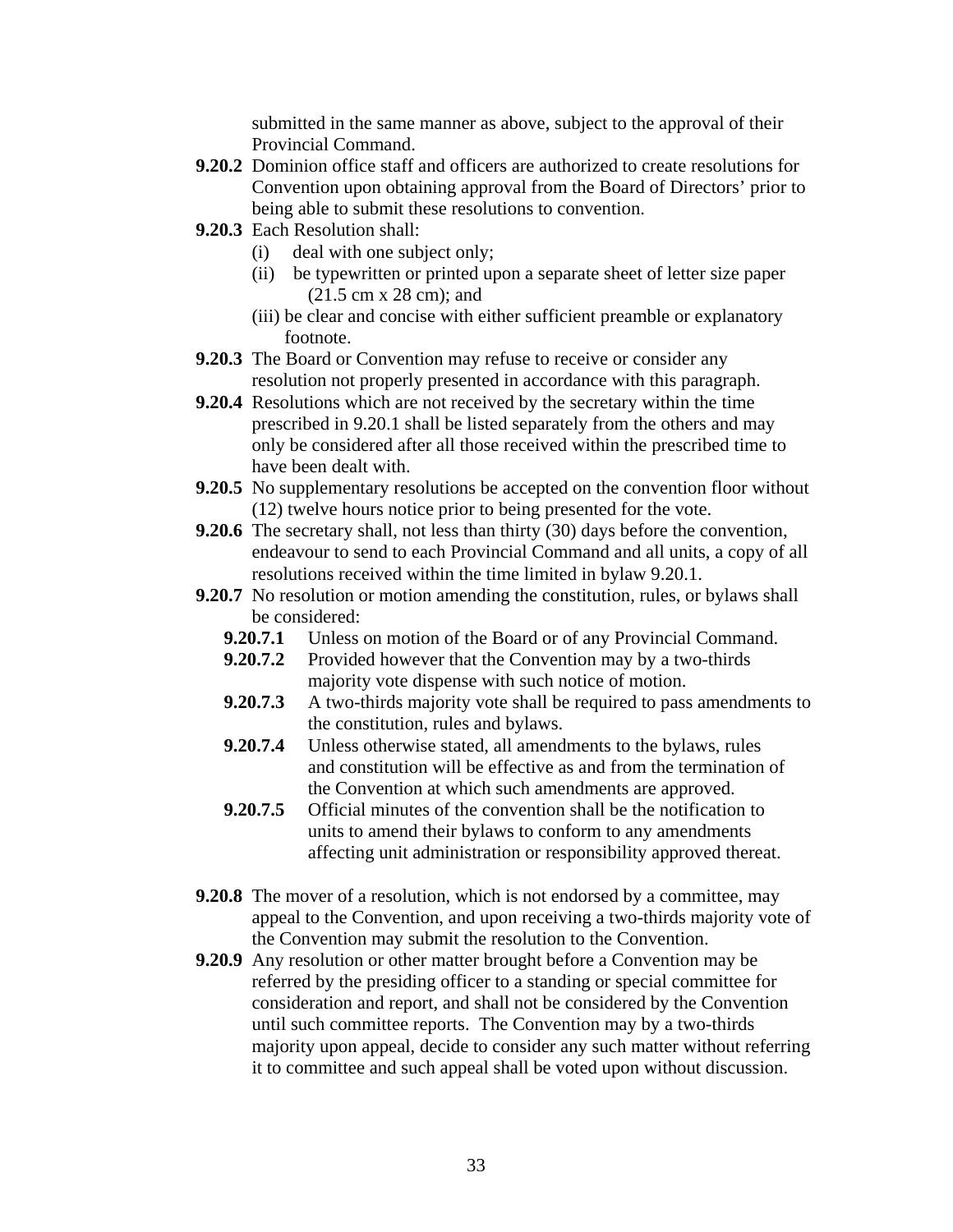#### **9.21 TEMPORARY SUSPENSION OF THE CONSTITUTION**

Any motion to temporarily suspend or alter the constitution and bylaws be brought to the convention delegates as soon as it is presented to the constitution committee.

- **9.21.1** If such a motion is made and seconded, all convention business be suspended until such a time that all Provincial Commands have had sufficient time to meet and discuss said motion before the convention reconvene to vote on the motion
- **9.21.2** The said motion would be voted on by ballot

### **SECTION X**

# **PROVINCIAL CONVENTIONS**

#### **10.1 GOVERNING BODY**

The Provincial Convention shall be the supreme governing body of the Provincial Command.

#### **10.2 CONVENTION TIMING**

Provincial conventions shall be held every (2) two or (4) four years, as the Command concerned shall determine.

#### **10.3 MINUTES**

Each Provincial Command shall forward to the Dominion Command one (1) copy of the minutes of their quarterly meetings and conventions.

#### **SECTION XI**

### **MEMBERSHIP FEES**

#### **11.1 PER CAPITA TAX**

- **11.1.1** Each unit shall pay to their respective Provincial Command an annual per capita tax of ten dollars (\$10.00) per member enrolled plus any other approved assessment imposed.
- **11.1.2** A newly chartered unit, during its first year of operation, is exempt from paying per capita tax.

#### **11.2 DOMINION/PROVINCIAL SPLIT**

Per capita tax shall be divided between Dominion Command and Provincial Command on a 60/40 bases, respectively.

#### **11.3 UNIT RETURNS**

Each unit shall furnish to their respective Provincial Command, the Dominion and Provincial Command portion of the membership cards, and the per capita tax and approved assessment(s) of member enrolled in the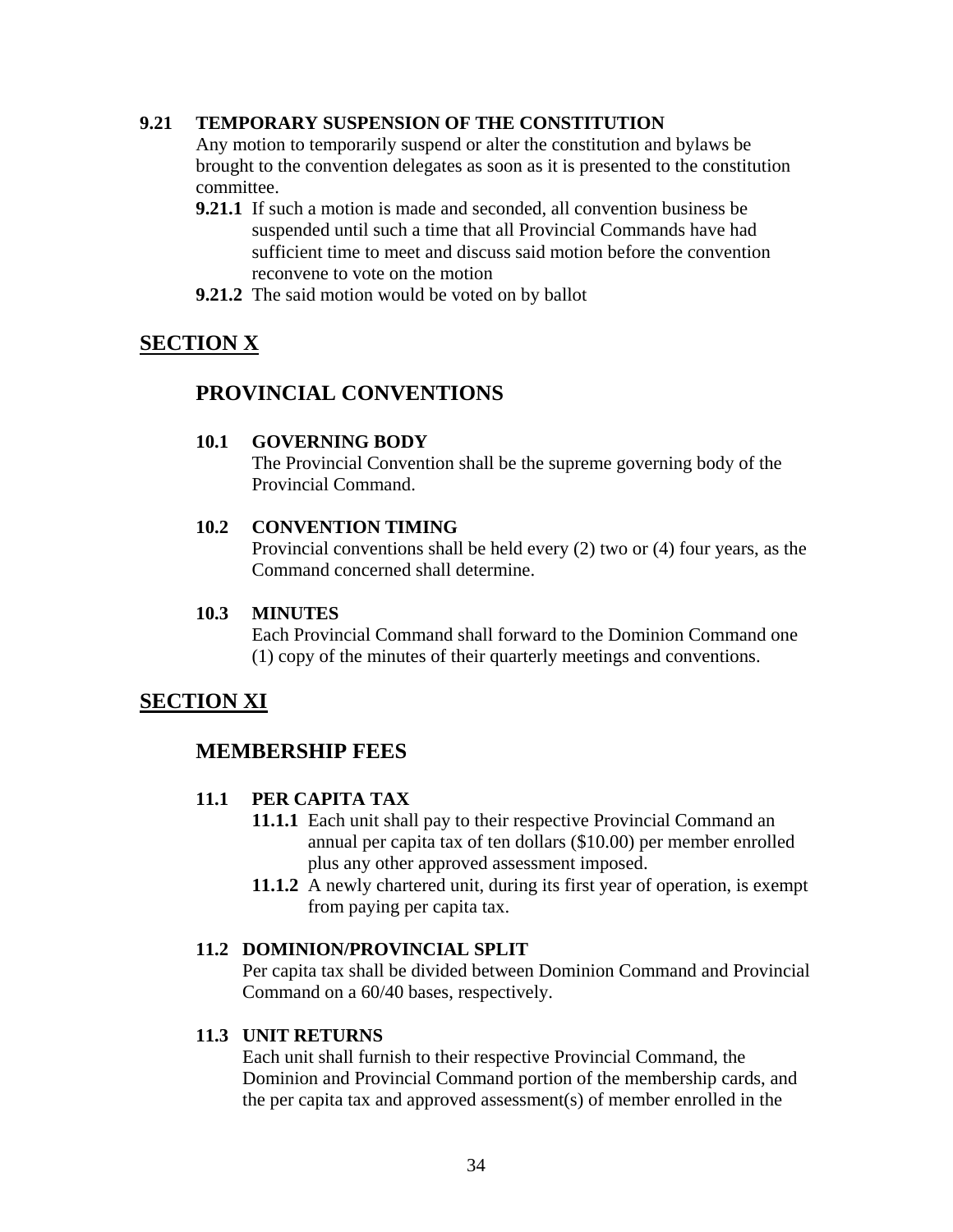Unit within fifteen  $(15)$  days after the following periods: January  $31<sup>st</sup>$ , March  $31<sup>st</sup>$ , May  $31<sup>st</sup>$ , July  $31<sup>st</sup>$ , and October  $31<sup>st</sup>$ , at which time current membership roll will be finalized.

#### **11.4 PROVINCIAL COMMAND RETURNS**

Each Provincial Command shall forward to Dominion Command the appropriate portion of the membership card along with the payment of per capita tax and approved assessment(s) not later than  $28<sup>th</sup>$  day of the month succeeding each period mentioned in bylaw 11.3 above.

#### **11.5 FAILURE TO COMPLY**

Any unit or Provincial Command failing to comply with the provisions of this section, within the time indicated, shall stand suspended, and be denied representation at the Convention and all benefits of membership in the Association, until the default is made good.

#### **11.6 CHANGES TO PER CAPITA TAX**

Notwithstanding Para.5 of the Act of Incorporation, Dominion Command per capita tax changes may only be requested and approved while the Association is sitting in Convention.

#### **11.7 MEMBERSHIP LISTS**

All units shall submit their membership lists to Dominion Command each November containing the name, address and date of entry into the Association. These lists shall be used for Association business and not to be employed for solicitation with outside companies without Board and Convention approval.

#### **11.8 UNIT MINIMUM FEE AND ENTRANCE FEES**

The regular annual fee for membership in any unit thereof shall not be less than ten dollars (\$10.00) per annum. In addition to the above, each unit shall have authority to charge every new member an entrance fee, and to levy upon its members a tax, if necessary in each year, sufficient to meet all levies made upon it for the support of the Association at large, the Provincial Command for the Province in which it is situated, and of its unit headquarters.

#### **11.9 COMPLIMENTARY MEMBERSHIP**

- **11.9.1** Notwithstanding the minimum membership fee mentioned in above, Units may, under conditions passed by a general meeting and approved by the Provincial Command concerned, issue Association membership cards on a complimentary basis to aged and/or infirm members, and all such complimentary cards issued shall be subject to payment of per capita tax by the Unit.
- **11.9.2** Any returning combat soldier and all honourably discharged CF personnel, who have never been a member of ANAVETS,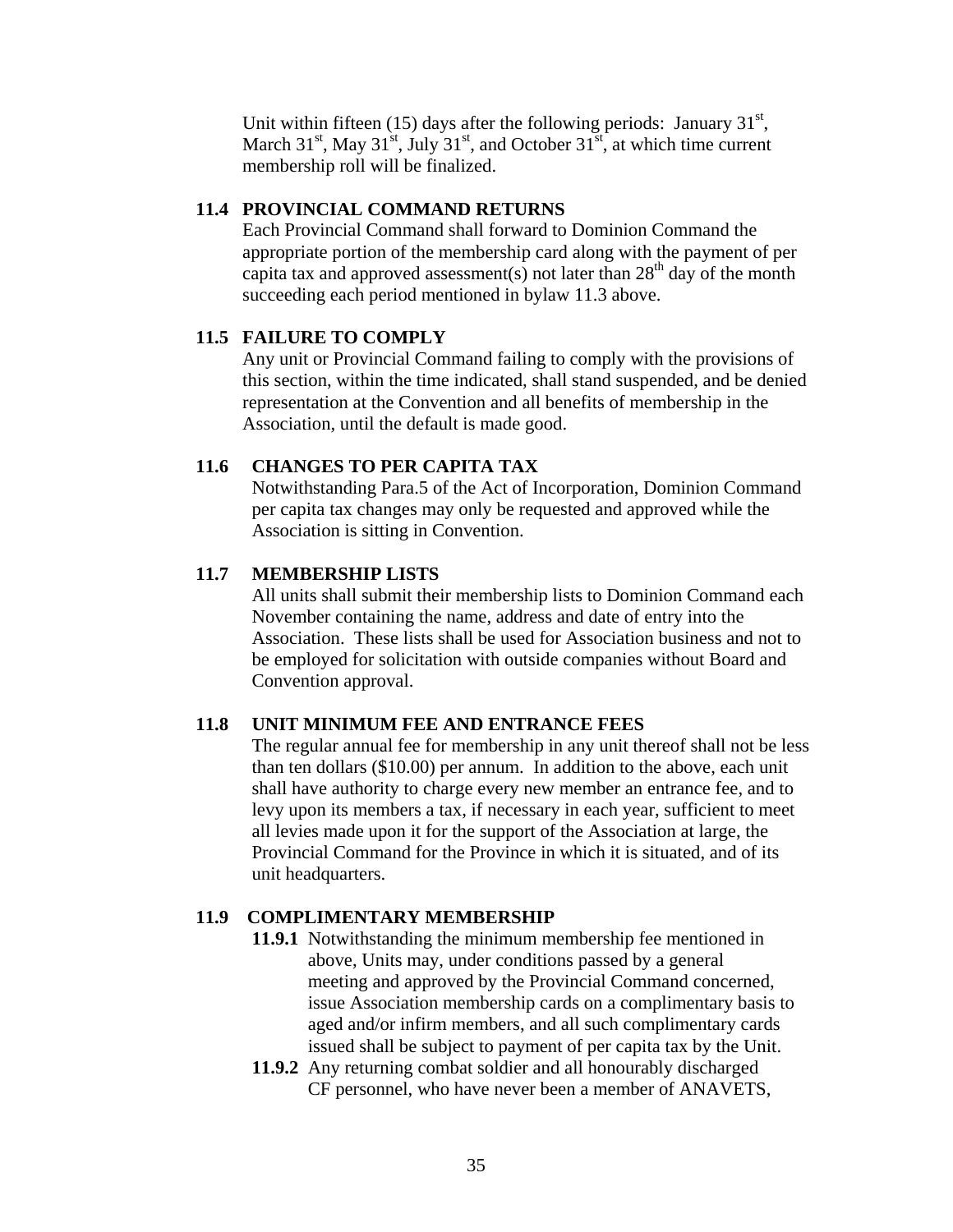upon application will receive a one year complimentary membership.

- **11.9.2.1** These memberships will be on special designated cards (not regular membership cards) and units will be required to send Dominion Command a copy of the original application form for all complimentary memberships issued.
- **11.9.2.2** These members will have all rights and privileges as an active member.

#### **11.10 MEMBER AT LARGE DUES**

"Member at Large" dues shall be set by the Board of Directors.

#### **SECTION XII**

#### **GENERAL PROVISIONS:**

#### **12.1 UNIFORM**

**12.1.1** The official dress of the Association shall be:

- a. Blue blazer with Association crest,
- b. Gray slacks,
- c. White shirt,
- d. Association tie,
- e. Black socks,
- f. Black web belt,
- g. Black shoes or boots, and
- h. The headdress of the Association. The official headdress shall be a navy blue wedge cap with the badge of the Association superimposed and ANAVETS written on the left side and the Canadian Flag on the right.
- **12.1.2** The official dress shall be worn on all parades and official functions.
- **12.1.3** The official summer dress of the Association shall be:
	- a. A military style (with epaulets) white short sleeve shirt with Association crest on the shoulder (use slip-ons),
	- b. Gray slacks, black shoes or boots, and
	- c. The Association headdress.

**12.1.4** The Year of the Veteran pin 2005 may also be worn on the righthand side of the uniform.

- **12.1.5** In case of female members, grey skirt is optional.
- **12.1.6** The Provincial Command will have the right to decide the mode of dress for the color parties within their province.

#### **12.2 RITUALS**

Shall be as per the Manual of Dress, Ritual and Ceremonies published by Dominion Command.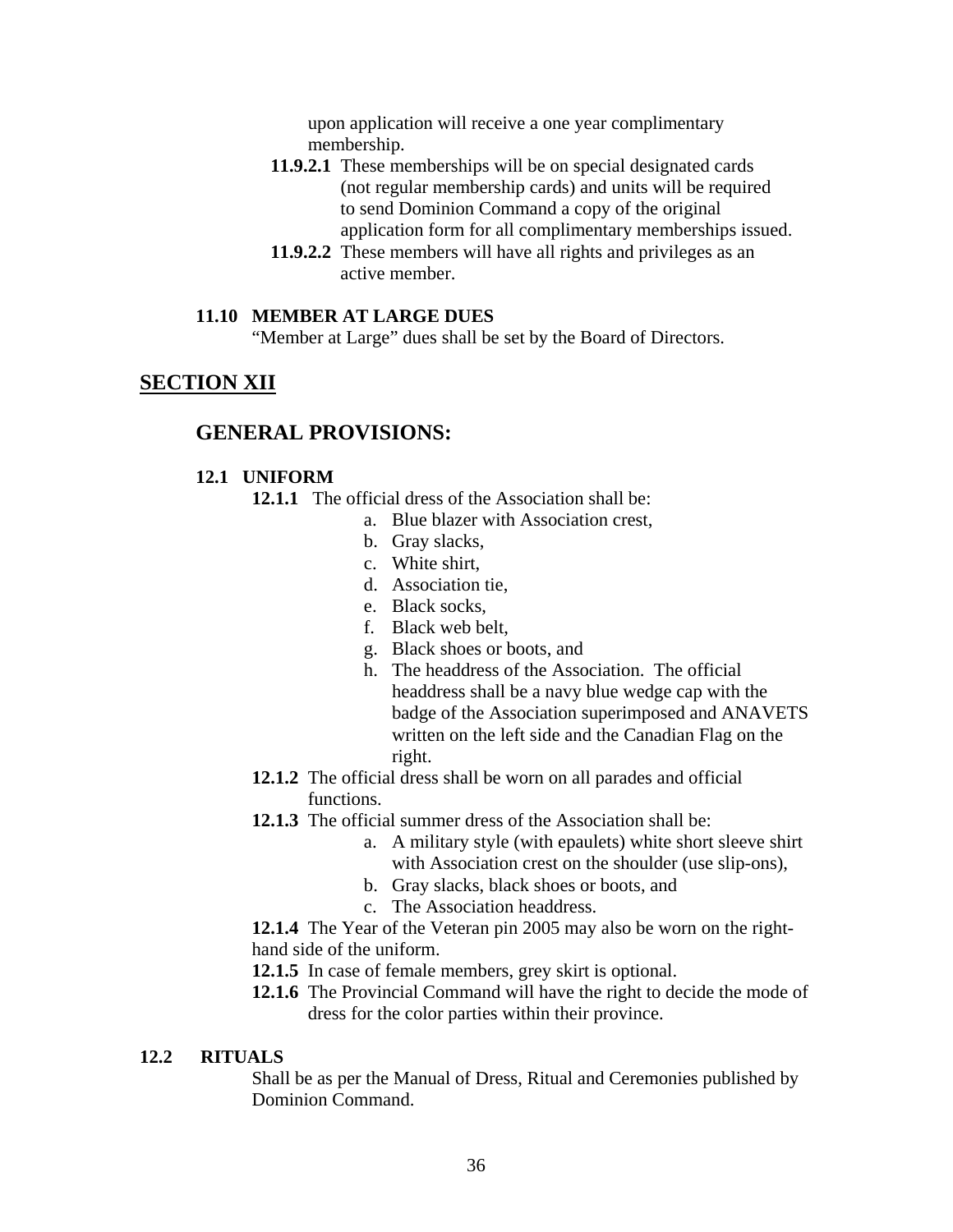**12.2.1** "*The Maple Leaf Forever"* is the ANAVETS March.

#### **12.3 MATTERS OF PROCEDURES**

**12.3.1** The constitution and bylaws of the Association may be amended at any convention of the Association upon complying with the provisions of section 9.20.7 hereof, and each of the bylaw amendments that appear in the minutes of the meeting of the Board of Directors or the pre- or post-Directors shall be put in the form of a separate resolution as per section 9.20.2 to be presented to the next biennial convention as required by Article 5(2) of the Act of Incorporation and under the provision of section 9.20.7 of the bylaws.

**12.3.2** All former bylaws, rules and regulations of this Association are hereby repealed, and the forgoing, when passed by the Board and confirmed at a Convention of this Association shall be the bylaws, rules and constitution of this Association.

 $\frac{1}{2}$ 

Deanna Fimrite Dominion Secretary-Treasurer

 $\rightarrow$   $\rightarrow$   $\rightarrow$   $\rightarrow$   $\rightarrow$   $\rightarrow$ 

Brian Phoenix Dominion President

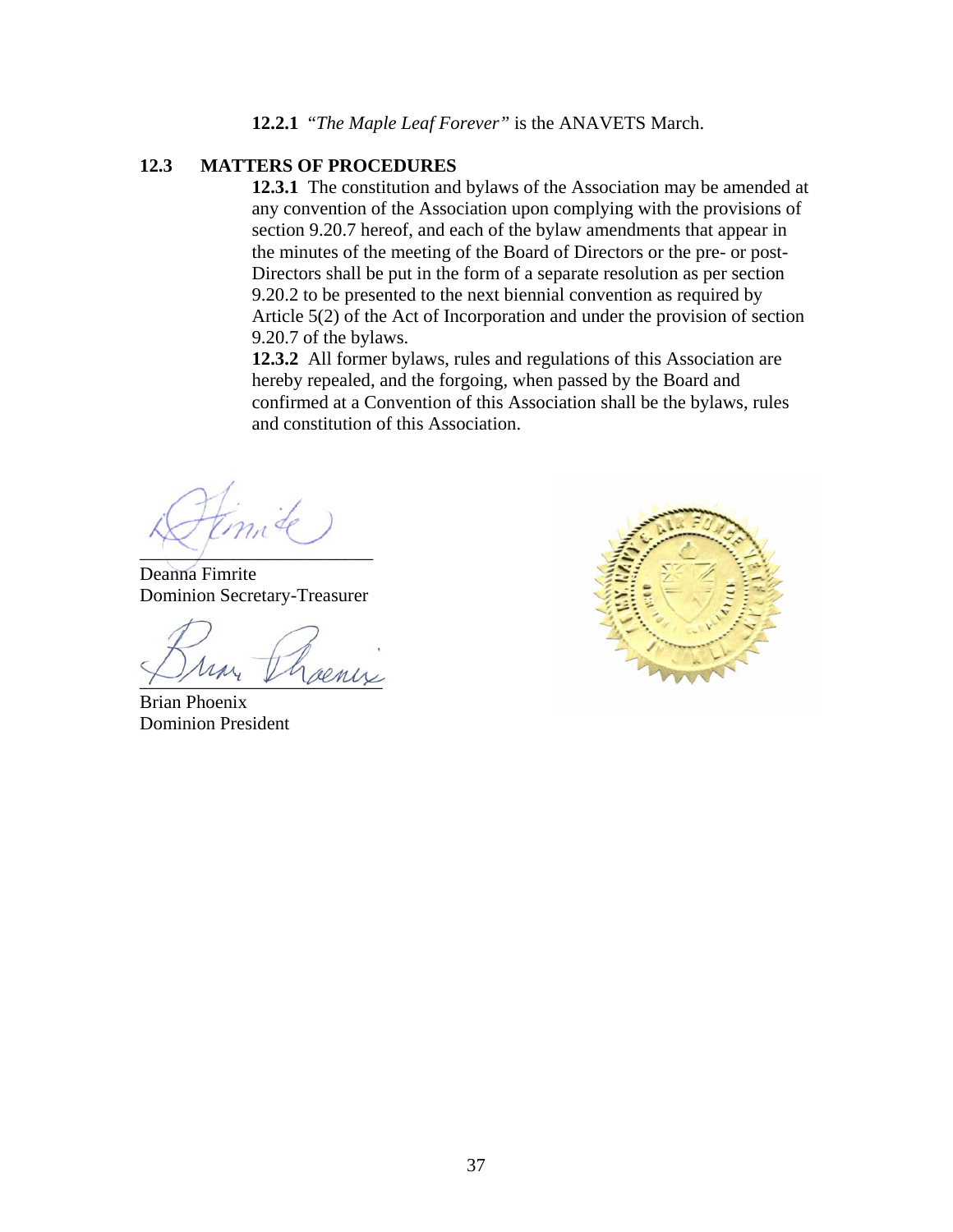#### POLICY NOTES

#### **Policy Note #1 Levels of Financial Review**

Gross Revenues are considered to be all monies received by a Unit/Command in a fiscal year regardless of what restrictions or liabilities those funds are determined to be used for.

Monies held in trust for lottery and gaming commissions are exempt from Gross Revenues.

| <b>Gross Revenues</b>       | <b>Requirements</b>                                                                                                  |
|-----------------------------|----------------------------------------------------------------------------------------------------------------------|
| Less than $$25,000.00$      | -Must use accounting software<br>-Provide access to their financial data<br>-Provide copies of their bank statements |
| Less than $$250,000.00$     | -compilation engagement required (notice to reader)<br>-provide copies of their bank statements                      |
| $$250,000.00 - $400,000.00$ | -review engagement required                                                                                          |
| Over \$400,000.00           | -audit engagement required                                                                                           |